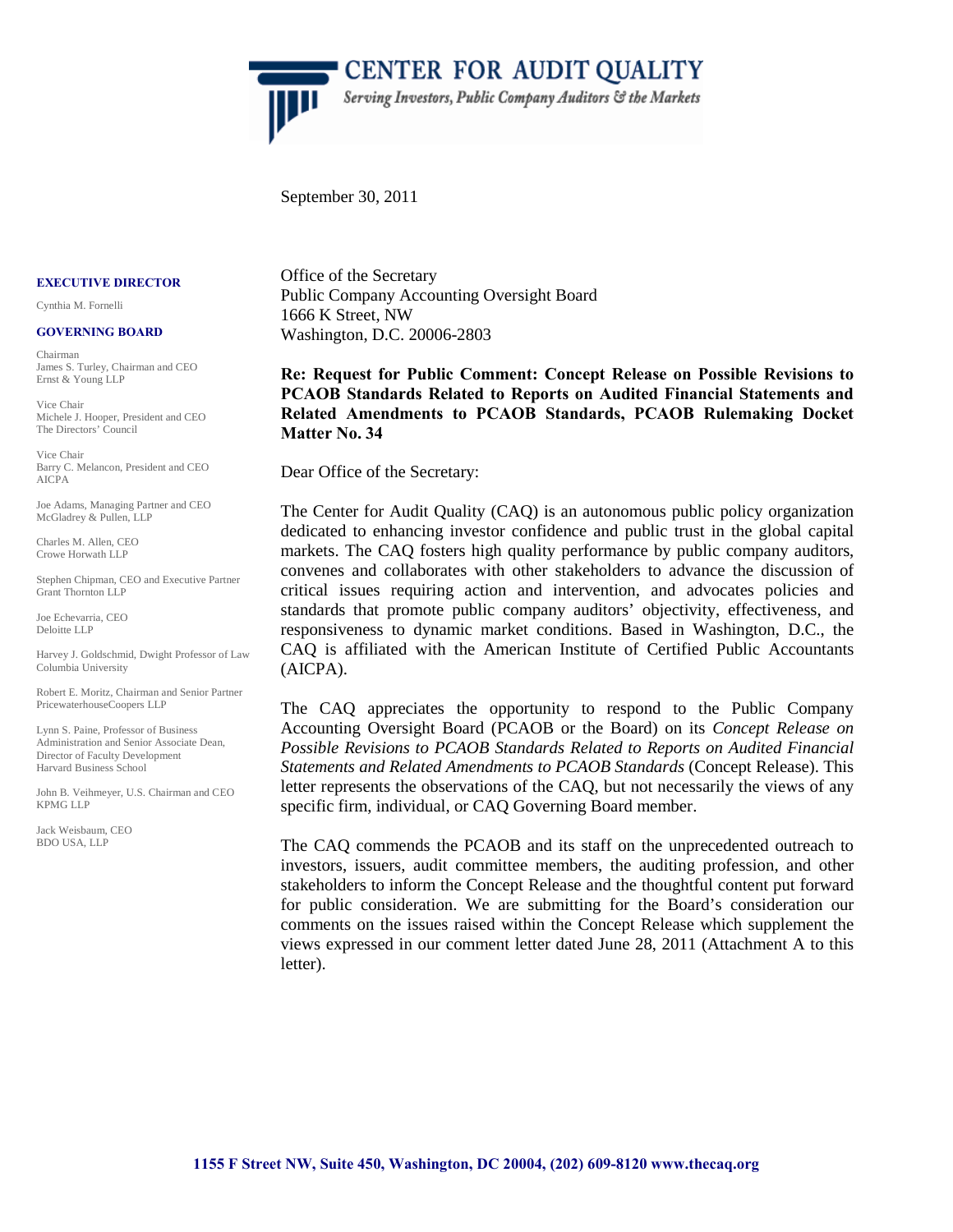We have organized our observations into the following sections:

- I. Profession's Commitment to Responsible Change
- II. Holistic Approach Necessary for Responsible Change
- III. Value of Standardized Language
- IV. Reaffirmation of Suggested Approaches in the CAQ's June 28, 2011 Letter
	- a. Retention of the Pass/Fail Opinion
	- b. Addition of Clarifying Language to the Standard Auditor's Report
	- c. Supplemental Reporting in Addition to the Standard Auditor's Report
		- i) Separate Attestation Report on Critical Accounting Estimates in Management's Discussion & Analysis
		- ii) Use of Emphasis Paragraphs in the Standard Auditor's Report
- V. Views on Auditor's Discussion and Analysis (AD&A)
- VI. Other Considerations
- VII. Views on Auditor Assurance on Information Presented Outside the Financial Statements

#### **I. Profession's Commitment to Responsible Change**

Recent views expressed by investors convey their desire for further information on a number of different financial reporting matters including, but not limited to, additional insight into accounting policies, particularly critical accounting estimates; more information about the independent audit; and information about the activities of public company audit committees, including their discussions of critical matters with management and the external auditors. The CAQ undertook the efforts described below in response to these calls for change.

#### *CAQ Auditor's Reporting Model Working Group*

The profession recognizes that change is needed to improve the information communicated to investors and supports change that would enhance the information available to financial statement users and the value of the audit. Accordingly, the CAQ established an auditor's reporting model (ARM) working group in 2010, comprised of members of the auditing profession, to consider how to best serve investors given their evolving information needs. The ARM working group explored a variety of possible alternatives for communicating additional information about the audit, including changes to the auditor's report combined with expanded disclosures by management or the audit committee.

Members of this working group met with PCAOB staff on February 7, 2011, to discuss the possible alternatives developed. Subsequent to this meeting, the ARM working group continued its efforts to identify and evaluate potential changes to the auditor's reporting model. On June  $28<sup>th</sup>$ , the CAQ submitted a comment letter to the PCAOB that addressed certain ideas raised in the Concept Release. The letter describes suggested approaches for potential revisions to the auditor's reporting model that are believed to be: (i) responsive to the information needs we have heard from investors, (ii) practically implementable in a relatively short time frame and (iii) consistent with the overarching principles developed and used by the ARM working group as a framework for its deliberations (see details below). These overarching principles were discussed with the PCAOB staff in February, reiterated in the CAQ's June 28<sup>th</sup> comment letter, and are a basis for our views in this letter.

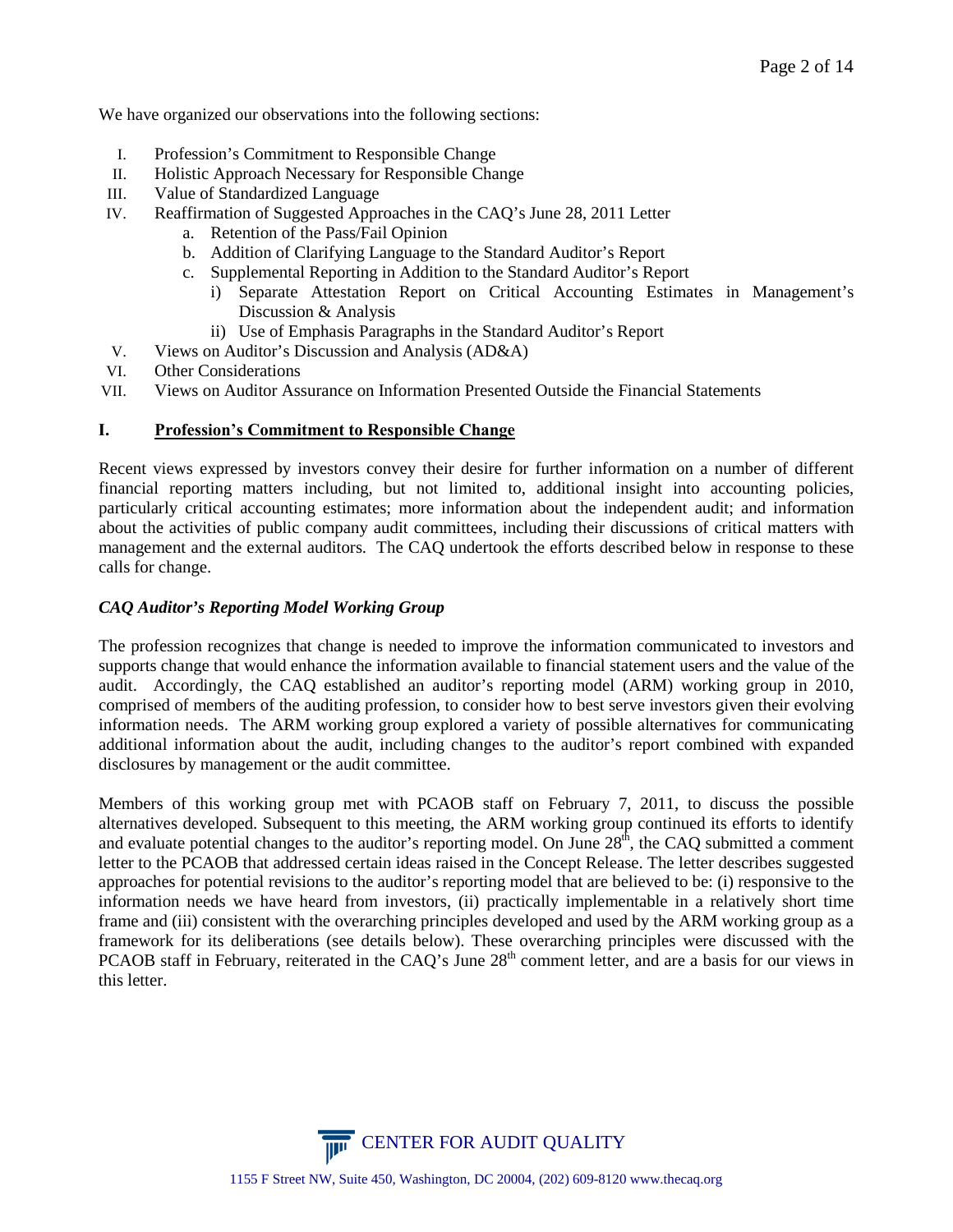#### *Overarching Principles*

In evaluating this topic, the ARM working group established the following overarching principles, with investors in mind, to guide the development of possible areas for further consideration related to revisions to the auditor's reporting model:

- 1. Auditors should not be an original source of disclosure about the entity; management's responsibility should be preserved in this regard. As explored further in this letter, a fundamental shift from the auditor attesting to information prepared by management to the auditor providing original information about the company could result in unintended consequences that are not in the best interest of investors.
- 2. Any changes to the auditor's reporting model need to enhance, or at least maintain, audit quality.
- 3. Any changes to the auditor's reporting model should narrow, or at least not expand, the expectation gap.
- 4. Any changes to the auditor's reporting model should add value and not lead to investor misunderstanding. Specifically, any revisions should not require investors to sort through "dueling information" provided by management, the audit committee, and the independent auditors.
- 5. Auditor reporting should focus on the objective rather than the subjective. Financial reporting matters assessed by the auditor can be highly subjective; however it is important that auditor communications provide objective information about these matters.

#### **II. Holistic Approach Necessary for Responsible Change**

As discussed above, the CAQ recognizes the fundamental role of the auditor in serving the needs of investors and is prepared to embrace responsible calls for change related to the auditor's reporting model. We also believe that a holistic approach where all stakeholders agree on a way forward will best serve investors, and is a requirement if such change is to be lasting and meaningful. Such an approach should examine the roles and responsibilities of all members of the financial reporting supply chain to identify opportunities where changes can be made to better meet the needs of investors. Possible areas for further consideration include whether disclosures could be expanded or improved by preparers, whether audit committees could provide further information about oversight activities, how auditors could improve the information provided to investors through changes to the reporting model, and whether more useful information would be provided to investors through enhanced compliance efforts and/or additional rulemaking on the part of regulators/standard setters.

Pursuant to this approach, the ARM working group evaluated how auditors could better serve the needs of investors. We set forth below a suggested approach for improvements to the auditor's reporting model that we believe can be implemented in the shorter-term and are responsive to the needs of investors as articulated at the March 2011 PCAOB Investor Advisory Group (IAG) meeting and the CAQ's role of the auditor (RoA) roundtable discussion series (see further information below).

Our suggested approach includes the addition of clarifying language to the current auditor's report and a separate examination report on management's Critical Accounting Estimates (CAE) disclosure in Management's Discussion and Analysis (MD&A) and/or an emphasis-of-matter (EOM) approach anchored to the most significant matters in the financial statements.

The CAQ also believes that the PCAOB should further consider whether investors could benefit from auditor involvement with other information provided by management (including earnings releases, non-GAAP information, etc.) given the value that investors place on such information in making investment decisions. To

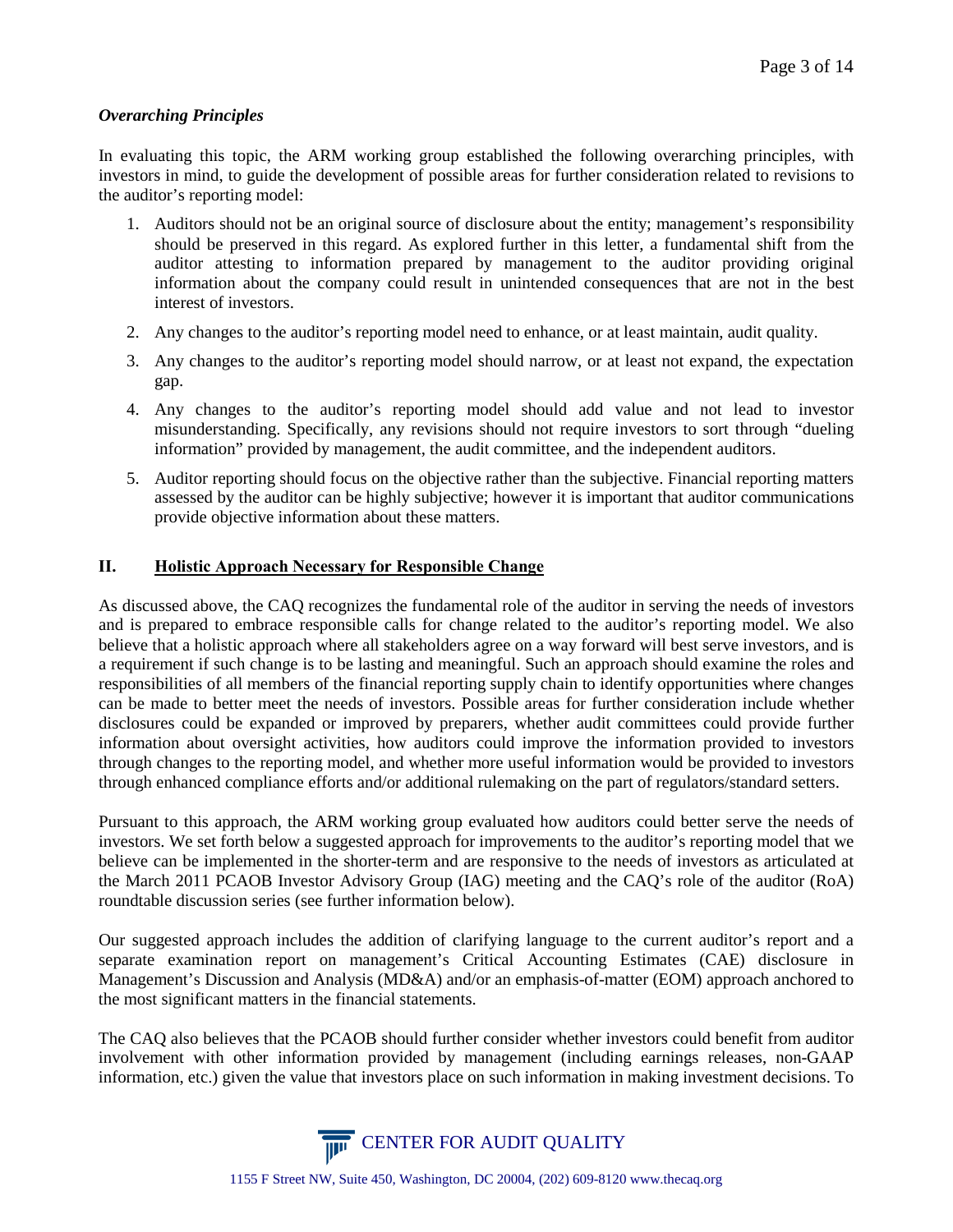this end, the CAQ has established a separate RoA working group to further evaluate what additional services auditors might provide beyond their current responsibilities to better meet the needs of investors. Through a series of discussion roundtables, the RoA working group sought feedback from investors, analysts, audit committee members, preparers, attorneys and academics regarding how the auditor's role could evolve. We have published a summary report<sup>[1](#page-3-0)</sup> which highlights observations from the discussion series and includes areas for further consideration related to possible improvements to the corporate reporting framework and the role of the auditor. Certain observations derived from these roundtable discussions have contributed to the views set forth in this letter which we describe in further detail below. We would be pleased to discuss the observations made in this report with the Board at a future date.

#### **III. Value of Standardized Language**

In the course of discussions around possible improvements to the auditor's report, some have questioned the role of standardized language, and in some cases disparaged it as "boilerplate." This term connotes a lack of substance and unfairly diminishes the importance of the work and the resulting opinions reached by public company auditors. In contrast, we believe there is significant value in using standardized language in the auditor's report. As the PCAOB acknowledges in the Concept Release and in its Standing Advisory Group (SAG) briefing paper on this topic for the April 2010 SAG meeting, standardized language was implemented to provide consistent, comparable, and easily recognizable audit reports.<sup>[2](#page-3-1)</sup>

We observe that the sentence that begins "[i]n our opinion" in the current standard report is carefully considered and represents the conclusion, in many cases, of thousands of hours of audit work. As mandated by the Sarbanes-Oxley Act (SOX), that audit work is monitored and approved by audit committees. It represents a significant investment by public companies on behalf of their shareholders, not only in financial terms but also in terms of time spent by the audit committee, management, and employees of the company at all levels in order to meet the demands of the audit. The auditor's opinion represents a professional conclusion reached only after compliance with extensive PCAOB auditing standards--standards that would not be met if the audit were off-the-shelf or otherwise failed to be appropriately tailored to the specific facts and circumstances of the individual company being audited.

We note that standardized language plays an important role in other settings in the securities markets as well. Further to that point, we would highlight the "negative assurance" letters that lawyers provide their clients in connection with securities offerings and the standard certifications that chief executive and chief financial officers must provide with their companies' periodic U.S. Securities and Exchange Commission (SEC) reports.

1. Lawyers provide so-called "negative assurance" letters containing standardized language in connection with securities offerings. Preparation of these letters requires hundreds of hours of work by the attorney but the letter itself is short and conclusory. The letters do not express the lawyer's subjective views on the quality and specifics of the disclosure in the offering materials but rather provide a standardized statement that the lawyer has no reason to believe that the disclosure violates the anti-fraud provisions of the securities laws. These letters play an important role in the "due diligence" process contemplated for securities offerings by the Securities Act of 1933 and are valuable, not in spite of containing standardized language, but because of it.

<span id="page-3-1"></span><sup>2</sup> See SAG Briefing Paper, *ACAP Committee's Recommendation Relating to the Auditor's Reporting Model* (April 2010). Available at[: http://pcaobus.org/News/Events/Documents/04072010\\_SAGMeeting/Auditor%27s\\_Reporting\\_Model.pdf](http://pcaobus.org/News/Events/Documents/04072010_SAGMeeting/Auditor%27s_Reporting_Model.pdf)



<span id="page-3-0"></span> $<sup>1</sup>$  The CAQ report "Observations on the Evolving Role of the Auditor – a Summary of Stakeholder Discussions" is incorporated into this comment</sup> letter by reference, and is available a[t www.thecaq.org/publications/EvolvingRoleoftheAuditor.pdf](http://www.thecaq.org/publications/EvolvingRoleoftheAuditor.pdf)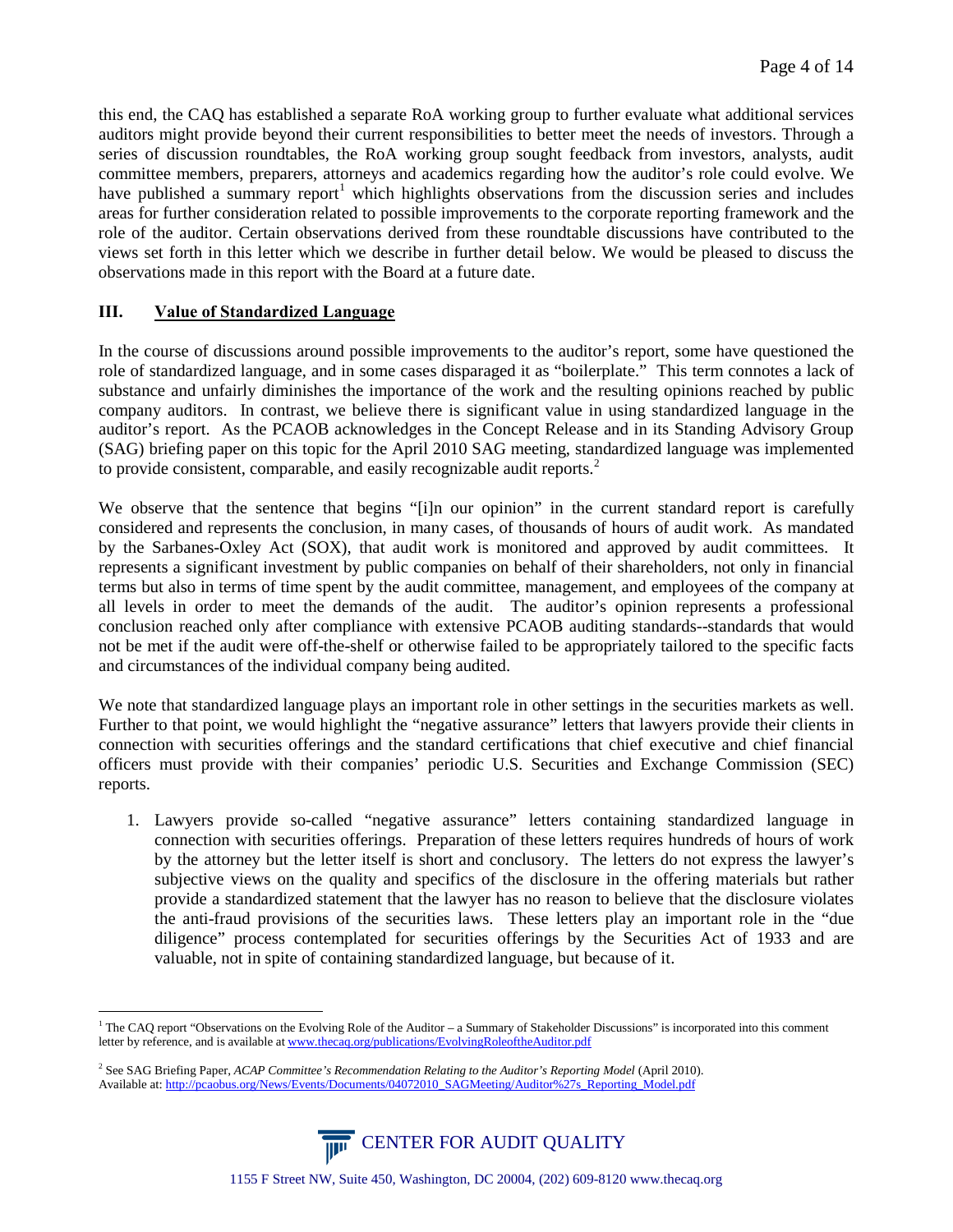2. Section 302 of SOX requires that an issuer's principal executive officer and principal financial officer provide an express certification in each annual and quarterly report filed with the SEC. These certifications assert that the signing officers have reviewed the report, that the report does not contain any material false statements or omissions, that the officers are responsible for the issuer's internal controls and that the financial statements included in the report "fairly present in all material respects the financial condition and results of operation of the issuer." The SEC, in adopting rules implementing Section 302, has prescribed the exact wording of the "302 certifications" and has made it clear that executives may not vary the wording. In fact, if a certification is modified, a revised "clean" certification will be required by the SEC reviewers. This standardization, however, does not make the certifications any less powerful or meaningful to investors.

We make these points to remind all stakeholders in the financial reporting process that there is a purpose for standardized language in audit reports – it was instituted to provide comparability and assurance to investors regarding the audit process and financial reporting, and it continues to have value today. While we are supportive of responsible changes to the auditor's reporting model, we encourage the Board to consider the important benefits of standardized language as it develops any modifications to the auditor's reporting model.

## **IV. Reaffirmation of Suggested Approaches in the CAQ's June 28, 2011 Letter**

#### *a. Retention of the Pass/Fail Opinion*

The Concept Release questions whether the current pass/fail model for the auditor's report (i.e. whether the financial statements are fairly presented in all material respects with the applicable accounting framework) should be retained. We support the retention of the pass/fail model, but also believe the Board should consider enhancements to the auditor's reporting model as discussed further below. Participants at the CAQ's RoA roundtable discussion series agreed that the audit is valuable and the current pass/fail model for the auditor's report should be retained.

#### *b. Addition of Clarifying Language to the Standard Auditor's Report*

The Concept Release also asks whether potential enhancements to the auditor's reporting model should include the addition of clarifying language to the standard auditor's report. As noted in the CAQ's June  $28<sup>th</sup>$ comment letter, we believe the addition of such language would be beneficial in narrowing the expectation gap by enhancing the understanding of the auditor's role and responsibilities, the audit process, and the responsibilities of others in the financial reporting supply chain. We believe the addition of clarifying language will promote consistency in practice across audit reports. The CAQ does not believe that the addition of the clarifying language noted below will result in an increase in either the scope of the audit or the auditor's responsibilities but rather will promote a better understanding of the auditor's role and responsibilities.

We agree that the addition of clarifying language related to the following concepts is appropriate as described in the Concept Release and our June  $28<sup>th</sup>$  comment letter:

- 1. *Reasonable Assurance* Identify what is meant by the term "reasonable assurance."
- 2. *Auditor's Responsibility for Fraud* Highlight that the auditor is responsible for planning and performing the audit to obtain reasonable assurance that the financial statements, taken as a whole, are free of material misstatement, "whether due to error or fraud."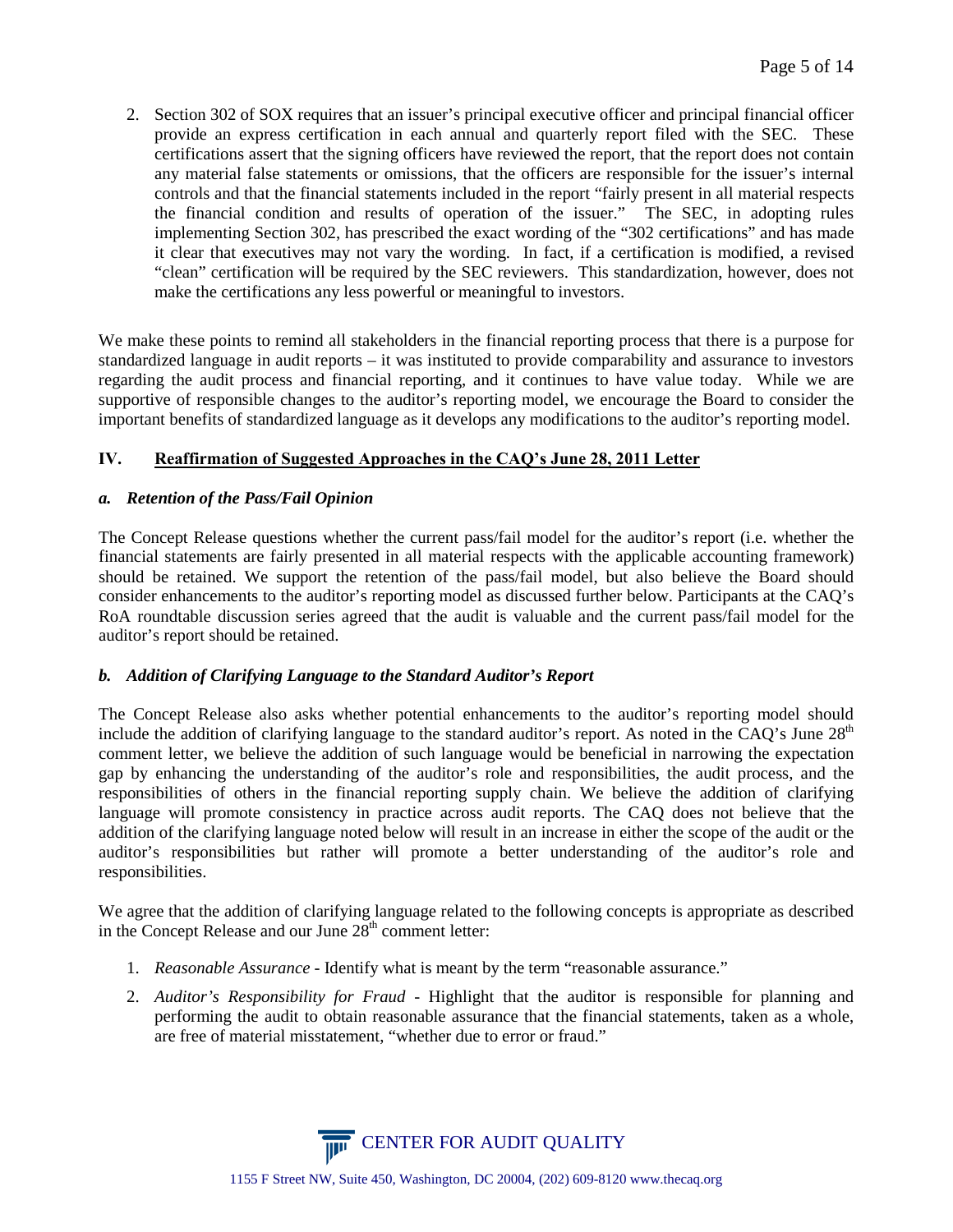- 3. *Auditor's Responsibility for Financial Statement Disclosures -* Explicitly identify that the footnotes are an integral part of the financial statements and are covered by the audit report.
- 4. *Management's Responsibility for the Preparation of the Financial Statements* Provide an expanded discussion covering management's responsibilities for the financial statements and the Form 10-K.
- 5. *Auditor's Responsibility for Information Presented Outside the Financial Statements* Describe the procedures performed by auditors on information outside of the financial statements, including MD&A.
- 6. *Auditor Independence* Identify that the auditor is independent within the meaning of all relevant SEC and PCAOB standards.

Further, as noted in our June  $28<sup>th</sup>$  comment letter, we believe the following additional language not identified in the Concept Release will also provide added clarification for investors and is appropriate for further PCAOB consideration.

- 7. *Material Misstatements & Assessment of Materiality* Identify what is meant by the term "material misstatement" and discuss the approach used by auditors to assess "materiality."
- 8. *Audit Committee Responsibilities -* Provide an expanded discussion covering audit committee responsibilities.
- 9. *Addressing the Audit Report* Address the audit report to the shareholders of the company in addition to the Board of Directors.
- 10. *Professional Judgment* Highlight the necessity of using professional judgment in assessing audit risk, selecting audit procedures and considering the issuer's internal control over financial reporting when responding to such risks.
- 11. *Additional Information About Public Company Audits* Include a reference and link to where more information about public company auditing can be found (for example, the CAQ's *In-Depth Guide to Public Company Auditing: the Financial Statement Audit[3](#page-5-0) )*, similar to the approach utilized in the United Kingdom.
- 12. *Scope Limitations and Non-Compliance with U.S. Generally Accepted Accounting Principles (GAAP)* - Outline the auditor's responsibility in the event a conclusion is reached that the financial statements are not presented in accordance with GAAP or situations where the audit scope is limited.
- 13. *Firm Network Structure and Responsibilities -* Where applicable, describe the accounting firm network structure, the responsibility of the member firm signing the audit report, and the participation of other member firms in the audits.

## *c. Supplemental Reporting in Addition to the Standard Auditor's Report*

In addition to adding clarifying language to the standard auditor's report, the CAO's June  $28<sup>th</sup>$  comment letter provides examples of supplemental reporting that could be made by the auditor including a separate attestation report on CAE disclosure in MD&A and the use of EOM paragraphs within the standard auditor's report. The CAQ believes that these approaches are responsive to many of the information needs heard from investors and can be practically implemented in a relatively short timeframe. While we describe both approaches below, we appreciate that adopting both of these alternative enhancements may not be necessary. We believe that the attestation report on CAE disclosure in MD&A is the enhancement most likely to address

<span id="page-5-0"></span><sup>3</sup> See Center for Audit Quality's *In-Depth Guide to Public Company Auditing* (2011). Available at[: http://www.thecaq.org/publications/In-Depth\\_GuidetoPublicCompanyAuditing.pdf](http://www.thecaq.org/publications/In-Depth_GuidetoPublicCompanyAuditing.pdf)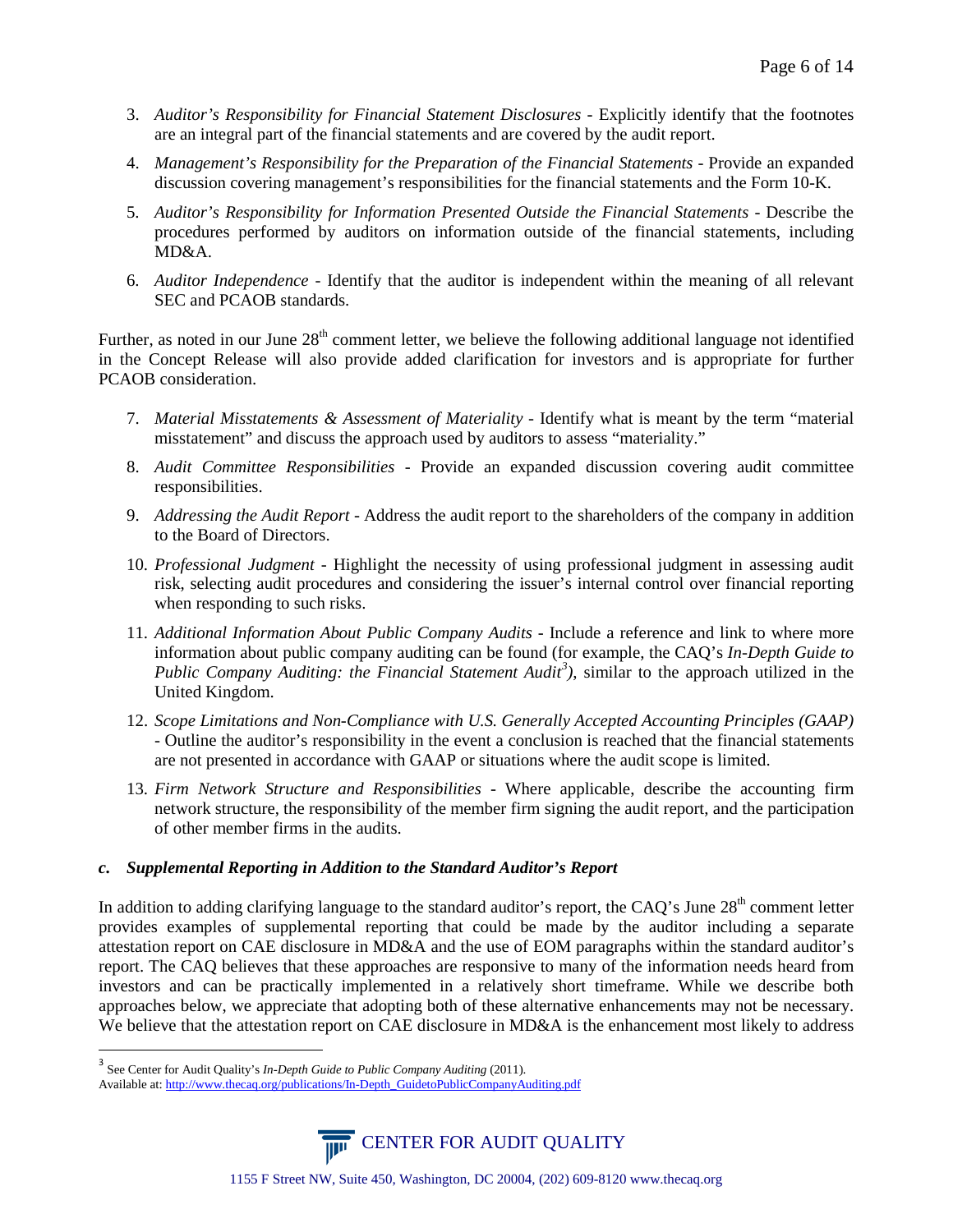the needs of investors, but we recognize that each approach or a combination of the two also merits further consideration.

#### *i) Separate Attestation Report on Critical Accounting Estimates in MD&A*

The Concept Release questions whether there are other alternatives the Board should consider that are not contemplated in the Concept Release. The CAQ believes a new, separate attestation report on the examination of the issuer's CAE disclosure in its MD&A is an appropriate alternative for consideration, as illustrated in Example B in the CAQ's June  $28<sup>th</sup>$  comment letter. This approach is similar to that suggested in the Concept Release with respect to providing assurance on a portion of MD&A. Benefits and considerations of this approach are discussed below.

## *Benefits*

We believe auditor examination of management's CAE disclosure in the MD&A, communicated in a separate attestation report is responsive to the needs of investors and avoids many of the unintended consequences that we believe would result from the AD&A approach described in the Concept Release and discussed further below.

At the PCAOB's March 2011 IAG meeting, participants presented the results of an investor survey indicating a desire for further information including, among other things: the auditor's evaluation of significant estimates and judgments, the auditor's evaluation of accounting policies and practices, the disclosure of sensitivity analyses performed by the audit engagement team, and the disclosure of unusual transactions, restatements and other significant changes. Participants at the CAQ's RoA roundtable discussions also identified a number of disclosures that could first be improved by management and might be appropriate for further auditor association. The disclosures most commonly identified related to financial information contained in MD&A, including the company's critical judgments and accounting estimates. We believe much of the information sought by investors, including those areas noted in the IAG presentation, should be disclosed by management in the CAE section of MD&A in compliance with SEC Financial Reporting Codification Section 500 – *Information Outside of the Financial Statements[4](#page-6-0)* (SEC Codification); however, we also believe that such disclosure could be improved through auditor association as we discuss further below.

According to the SEC Codification, "[w]hen preparing disclosure under the current requirements, companies should consider whether they have made accounting estimates or assumptions where:

- The nature of the estimates or assumptions is material due to the levels of subjectivity and judgment necessary to account for highly uncertain matters or the susceptibility of such matters to change; and
- The impact of the estimates and assumptions on financial condition or operating performance is material."

Any CAEs or assumptions meeting those criteria should be disclosed in a company's MD&A. The SEC Codification requires that CAE disclosures include "to the extent material, such factors as how they arrived at the estimate, how accurate the estimate/assumption has been in the past, how much the estimate/assumption has changed in the past, and whether the estimate/assumption is reasonably likely to change in the future. Since CAEs and assumptions are based on matters that are highly uncertain, a company should analyze their specific sensitivity to change, based on other outcomes that are reasonably likely to occur and would have a material effect."

<span id="page-6-0"></span> $\frac{1}{4}$ See SEC Financial Reporting Codification: 501.14. *Critical Accounting Estimates*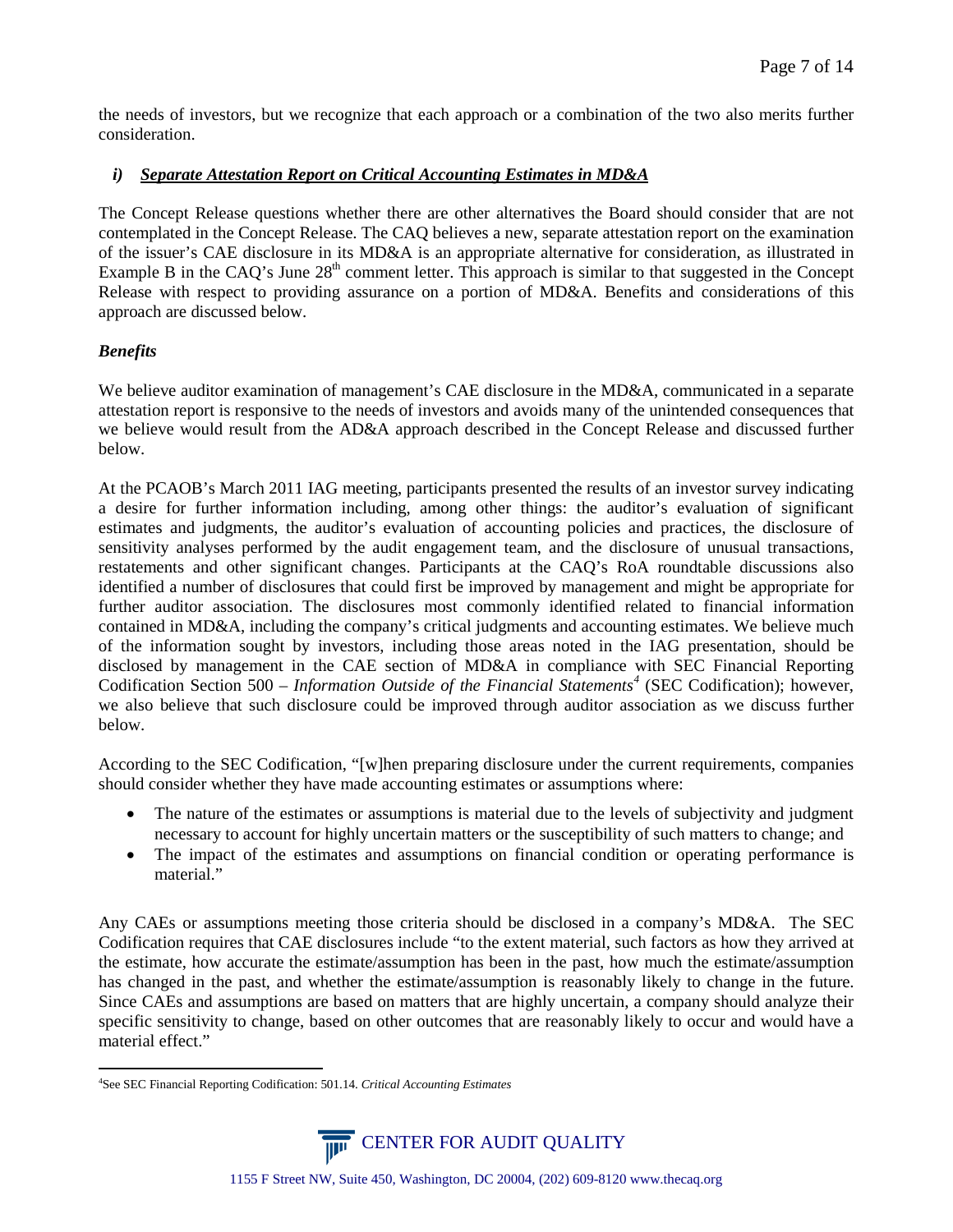We believe that auditor attestation on CAE disclosure in MD&A will lead to an increased focus in this area by both management and the auditor and will result in more robust disclosure and improved information provided to investors. In addition, auditor attestation on the CAE disclosure will provide users of the financial statements with additional confidence in management's disclosures.

#### *Other Considerations*

Should the PCAOB determine that the attestation report on CAE disclosure in MD&A is a viable option, the SEC would need to further consider whether amendments to Regulation S-X are necessary to require this new attestation report. Likewise, SEC consideration of whether the consolidation of existing CAE guidance into Regulation S-K is necessary in order to encourage better management disclosure and assist the auditor's examination, including a clear identification of the CAE section in MD&A that would be covered by the examination report. While we appreciate that the adoption of this alternative includes incremental SEC actions, the CAQ believes this approach best addresses the evolving information needs of investors, while being more practicable and cost effective than auditor attestation on MD&A in its entirety.

#### *ii) Use of Emphasis Paragraphs in the Standard Auditor's Report*

The Concept Release seeks comment on requiring the expanded use of emphasis paragraphs in all audit reports to highlight matters that are important in understanding the financial statement presentation, including significant management judgments and estimates and areas with significant measurement uncertainty, and to identify where those matters are disclosed in the financial statements.

As discussed in our June 28<sup>th</sup> comment letter, the CAQ believes the EOM approach is a viable method for highlighting such matters. In contrast to the Concept Release, however, the CAQ does not believe that emphasis paragraphs should include a reference to the audit procedures performed for the areas emphasized. The deliberations of the CAQ's ARM working group, which included challenging itself to develop examples of how such an approach would be implemented in practice, resulted in the determination that emphasis paragraphs should not describe audit procedures, since: (i) it may be difficult for users of the financial statements to understand these audit procedures without further context derived from dialogue with the auditor, (ii) succinct descriptions would not adequately describe significant and often complex audit procedures, and (iii) more thorough descriptions of audit processes could contribute to "disclosure overload" and detract from the purpose of providing useful information to investors.

We believe the emphasis paragraphs should be objective, fact-based discussions and should make specific reference to where such items appear in the financial statements. Example A in our June 28th comment letter illustrates how this approach might appear in practice. Below, we discuss further the importance of developing an appropriate auditor reporting framework for this approach.

#### *Benefits*

We believe an approach that requires emphasis paragraphs in audit reports as described above has several benefits. First, this approach responds to requests from investors at the PCAOB's March 2011 IAG meeting for the auditor to indicate in the audit report areas that are most significant in the financial statements and direct the user to where those matters appear in the financial statements and related disclosures. Similar requests were heard at the CAQ RoA discussion roundtables. Second, this method would retain the established role of the auditor attesting to information provided by management. Third, the reference within the auditor's report to management's financial statement disclosures could drive better disclosure practices, improving the quality of information provided to investors. Finally, this approach avoids many of the

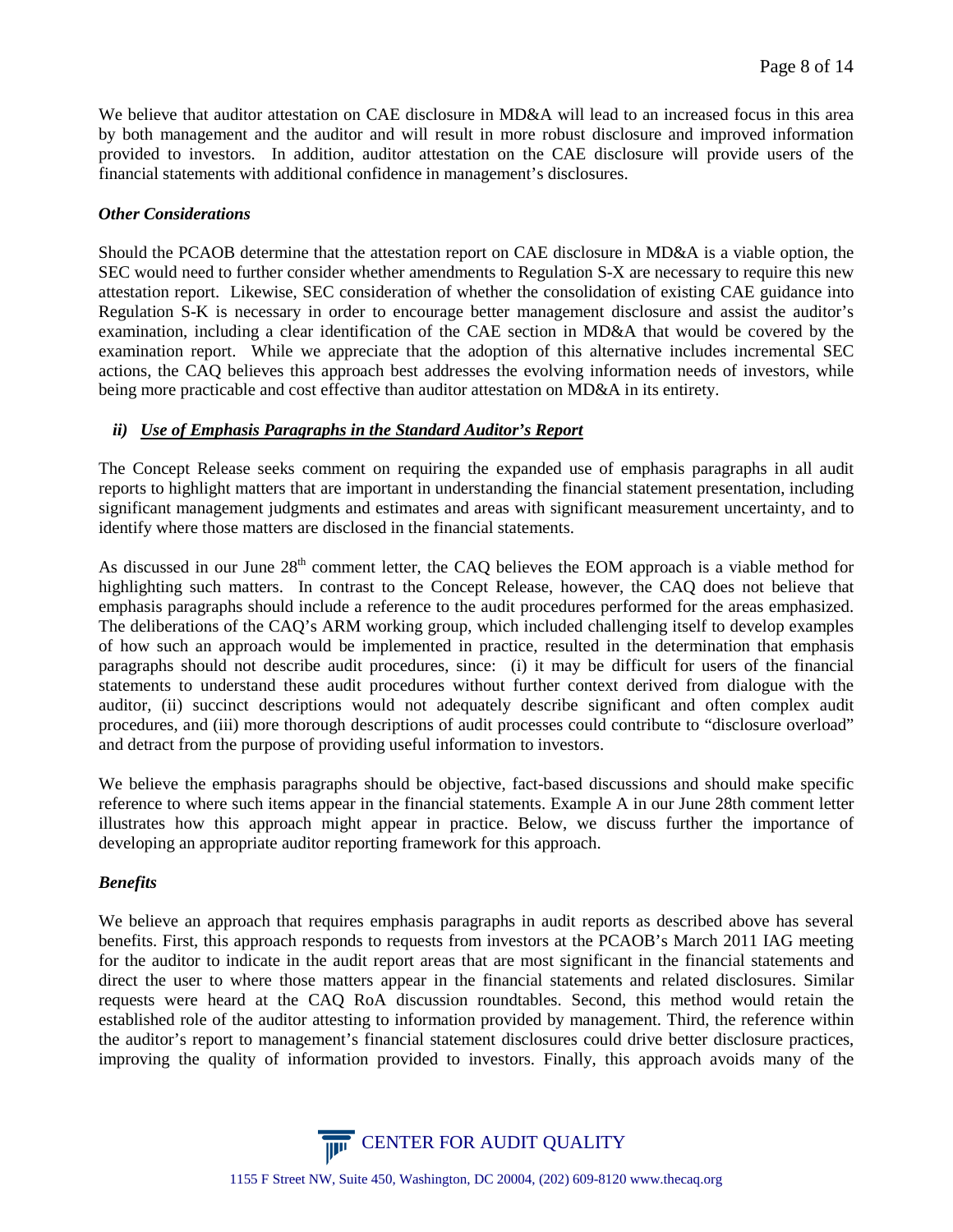unintended consequences that we believe would result from the AD&A approach described in the Concept Release and discussed further below.

#### *Importance of Auditor's Reporting Framework*

Subsequent to the issuance of our June  $28<sup>th</sup>$  comment letter, the ARM working group has given further thought to a possible framework for an EOM approach and would be pleased to explore this subject further with the Board at a future date. The CAQ strongly believes that the most important element of a successful EOM approach is the development of an appropriate framework, with sufficient detail, to guide the auditor's determination of what matters should be emphasized in the auditor's report. We believe the most significant matters are those that, in the auditor's judgment, are viewed to be the most important to a reader's understanding of the financial statements. Such matters should not necessarily represent all matters that may be material to the financial statements, have been the subject of significant audit effort or have involved the use of judgment in determining the accounting conclusions.

Moreover, the most significant matters should relate to items appearing in the financial statements, and not to risks that may be inherent in the company's business model, industry, or the broader business environment (the disclosure of which are covered by other requirements in the federal securities laws). Specific facts and circumstances should dictate how many items the auditor determines require emphasis; however, the CAQ believes that an overly broad framework resulting in a large number of EOM paragraphs would minimize the overarching objective of emphasizing the most important matters.

For items that meet the criteria of the framework, we recommend that the auditor communicate the following:

- A brief, factual and objective description of the item, which should not include information that is not otherwise reflected in the company's financial statements and related disclosures; and
- The identification of where the item has been accounted for and disclosed in the financial statements.

The auditor's report should be revised to include language regarding the auditor's responsibility with regard to the items emphasized; at the same time, the language in the auditor's report addressing the financial statements taken as a whole should be retained (i.e., no separate form of opinion or conclusion should be provided for any specific item emphasized).

Lastly, during the PCAOB roundtable held on September 15, 2011, some participants seemed to view the EOM approach and the AD&A approach as interchangeable solutions. In our view, AD&A is not similar to and is, in fact, inferior to the EOM approach. As described in more detail below, AD&A runs contrary to each of the five overarching principles established by the ARM working group. An appropriately designed EOM approach, however, would retain management's role in providing original information about the company, focus auditor reporting on the objective rather the subjective, enhance audit quality, narrow the expectation gap, and enhance communication to investors.

## **V. Views on AD&A**

The Concept Release seeks views on the possibility of a supplemental narrative from the auditor via an AD&A as a way to "provide investors and other financial statement users with a view of the audit and financial statements through the auditor's eyes." The CAQ does not support the AD&A approach for the reasons outlined below. We believe the AD&A approach runs contrary to the overarching principles previously articulated, could result in significant unintended consequences that could be detrimental to audit quality, and differs from the views expressed by participants at the CAQ's recent RoA discussion series. We believe the unintended consequences associated with this approach outweigh any potential benefits of an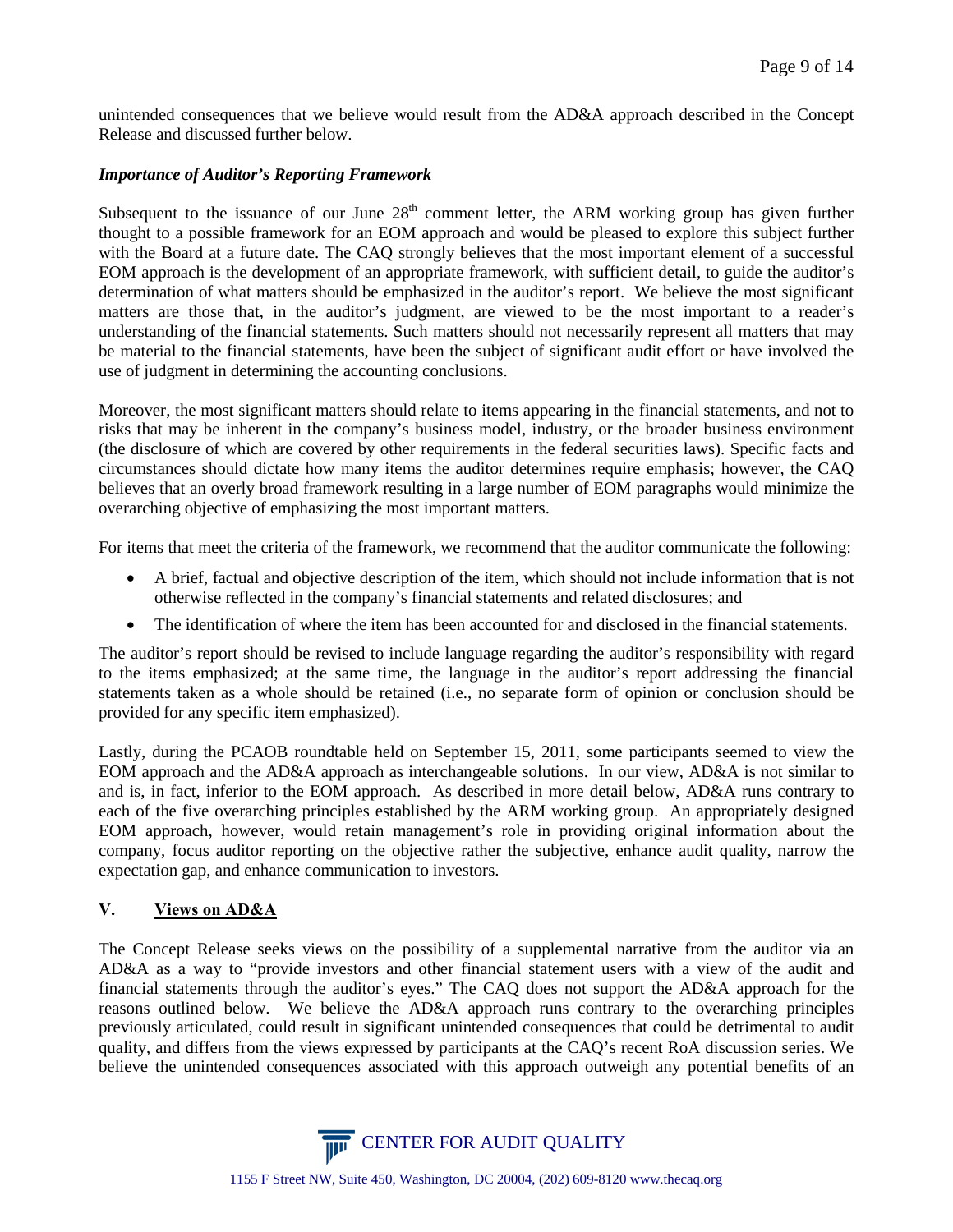AD&A. Further, we believe our suggested approaches noted above (i.e., a separate auditor attestation report on management's CAE disclosure in MD&A and/or required EOM paragraphs in the auditor's report) are superior alternatives to an AD&A as they serve the information needs of investors and avoid the unintended consequences associated with AD&A.

#### *Consequences of Auditors Focusing on the Subjective Rather than Objective*

The AD&A approach would require auditors to communicate subjective rather than objective information. While financial reporting matters assessed by the auditor through the performance of the audit are often highly subjective, it is important that auditor communications provide objective information about these matters. We are concerned that such a shift in the nature of information communicated by auditors may result in several unintended consequences which may negatively impact investors. Our view is consistent with those of participants at the CAQ's RoA roundtable discussions who strongly resisted the notion of auditors providing their views regarding the quality of a company's accounting policies and practices through a mechanism such as an AD&A.

The contemplated AD&A approach would require the auditor to provide "perspectives" or "impressions" on matters related to the audit as well as on the company's financial statements, including management's judgments and estimates, accounting policies and practices, and difficult or contentious issues such as "close calls." The Concept Release acknowledges, that as intended, the AD&A could result in the auditor communicating some of the same information that the auditor communicates to the audit committee regarding these matters. The CAQ has significant concerns regarding any revisions to the auditor's reporting model that would require the auditor to issue a public general-use report communicating information similar to that provided to the audit committee. When such matters are communicated by the auditor to the audit committee, the audit committee has the benefit of further discussion with the auditor to explore complex matters at the appropriate level of detail. Additionally, the audit committee has the benefit of periodic communications with the auditor throughout the year as well as information derived through its oversight of the financial reporting process, which also provide further context. Since investors lack this context, the CAQ believes that an auditor's public communication to investors of such complex and subjective matters (e.g. through an AD&A) may not be constructive and could be misleading.

Additionally, we believe it would be very difficult for audit firms to provide consistency in reporting related to auditor's "perspectives" or "impressions" on management's reporting. Without consistency in what is communicated, the AD&A requirement would diminish the comparability between companies, including those in similar industries. One audit partner's subjective opinion regarding a "close call" or "preferable accounting treatment" may differ significantly from that of another, which could result in unintended consequences for an issuer in comparison to its peers.

Further, we believe that efforts to ensure AD&A consistency, which would likely include the need for consultations at a crucial time during audit conclusion, would most likely strain valuable audit firm quality control resources. Participants at the CAQ's RoA roundtable discussions and the PCAOB's September 15<sup>th</sup> roundtable expressed similar concerns regarding the ability of the auditor to prepare a tailored narrative and complete the necessary reviews within current SEC filing deadlines.

#### *Consequences of Auditors Communicating Original Information about the Company*

The AD&A approach would result in auditors communicating original information about the company, creating a fundamental shift from the auditor attesting to information provided by management to the auditor providing original information about the company. We believe this could result in several unintended

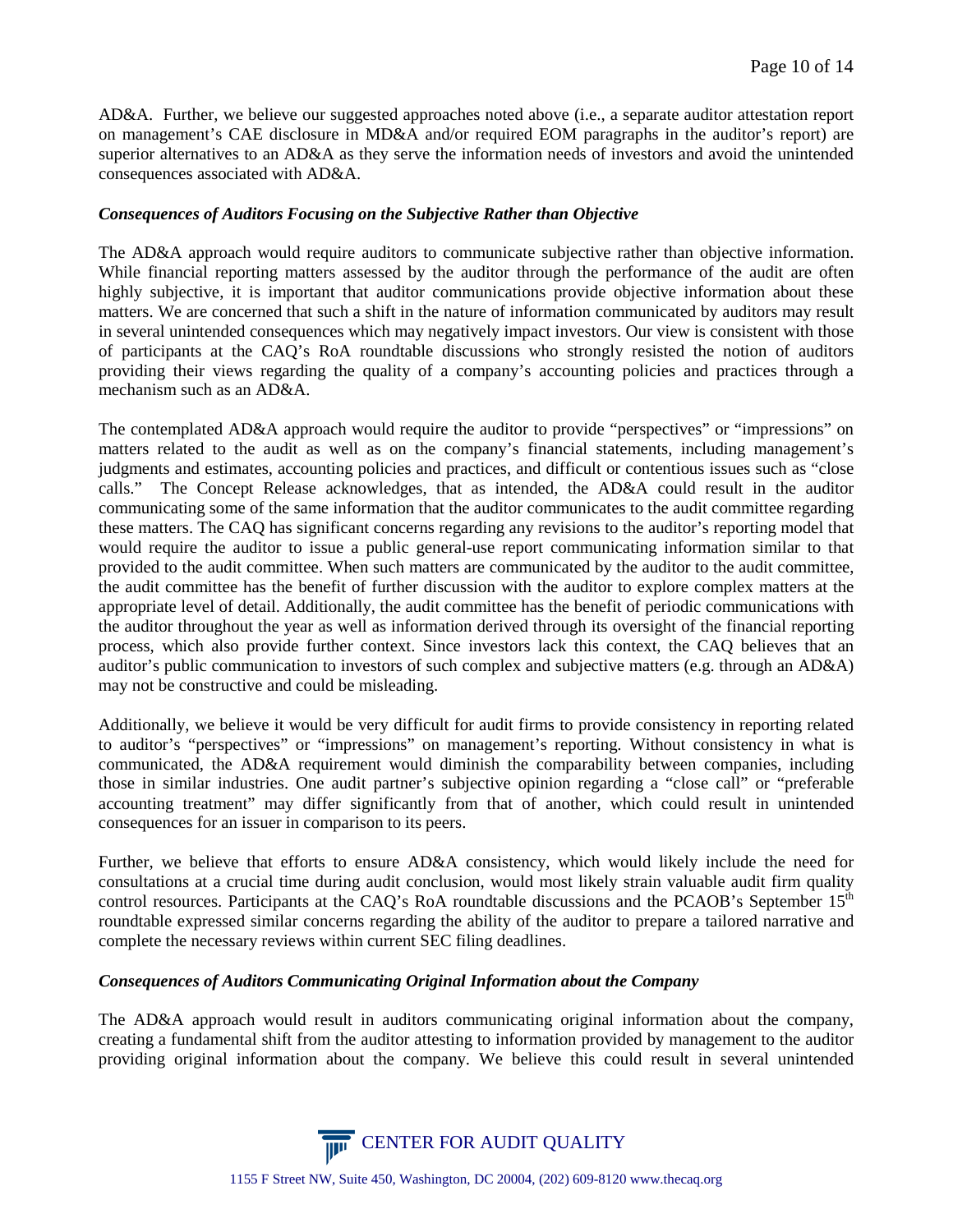consequences including undermining the roles and responsibilities of the audit committee, management, and the auditor and a further widening of the expectation gap.

The CAQ believes that an AD&A requirement could undermine the established governance role of the audit committee. SOX strengthened the role of the audit committee by specifically vesting it with the authority and responsibility to oversee a company's auditor, including appointments, compensation, and resolution of disagreements between management and the auditor related to financial reporting. As a result, oversight of the financial reporting process and external audit on behalf of investors has improved through more frequent dialogue between the audit committee and auditor via periodic meetings, including executive sessions. Further, we also believe a requirement for auditors to discuss sensitive matters in AD&A, as contemplated in the Concept Release, could undermine the governance function of the audit committee by resulting in less robust discussions between the auditor, management and the audit committee for fear that such information would be communicated publicly in the AD&A. Any breakdown in this communication would negatively impact the effectiveness of the audit committee's oversight as well as audit quality, to the detriment of investors.

Additionally, we believe the responsibility of management for the preparation of the financial statements, including disclosures may also be undermined. Auditor communication of original information about the company, including information regarding management's judgments and estimates, accounting policies and practices and material matters, could create "dueling disclosures" between management and the auditor. If the potential for "dueling disclosure" compels management to change its disclosure in the financial statements to align with the auditor's communication in AD&A, this may effectively shift responsibility for the financial statement preparation from management to the auditor. It is unclear what impact this could have on overall management responsibilities as well as the quality of financial reporting. Additionally, it is unclear how this shift in roles could impact the independence of the auditor – who under current rules is prohibited from taking on any role that leads to acting or functioning as management. Audit committee members, preparers, and attorneys who participated in the CAQ's RoA roundtable discussions generally agreed.

Lastly, we believe that "dueling disclosures" could be subject to misinterpretation by investors in instances where there are differing views between management and the auditor. This concern was echoed by participants at the CAQ's RoA roundtable discussions who strongly believed that the auditor should not communicate original information about the company; rather, the auditor's established role of attesting to information provided by management should be retained. Further, there is also the risk that AD&A could contribute to the current state of "disclosure overload" as management and the auditor could often report identical or nearly identical information in separate communications. This is also consistent with what we heard from participants at our RoA discussion series.

## *Auditor Independence*

The Concept Release contemplates an AD&A requirement for the auditor to discuss specific independence matters communicated to the audit committee under PCAOB Rule 3526, *Communication with Audit Committees Concerning Independence*. We believe a public discussion regarding such matters in an AD&A is unnecessary due to the existing governance function of the audit committee to assess auditor independence on behalf of investors, the external monitoring of auditor independence (by the PCAOB, SEC, and the firm itself), and existing means by which the auditor can communicate independence to investors. Under current PCAOB standards, the auditor is required to be independent, and every auditor's report is required to be titled, "Report of Independent Registered Public Accounting Firm." The CAQ also supports adding clarifying language to the standard auditor's report explicitly stating that the auditor is independent, as discussed in Section IV.b. of this letter.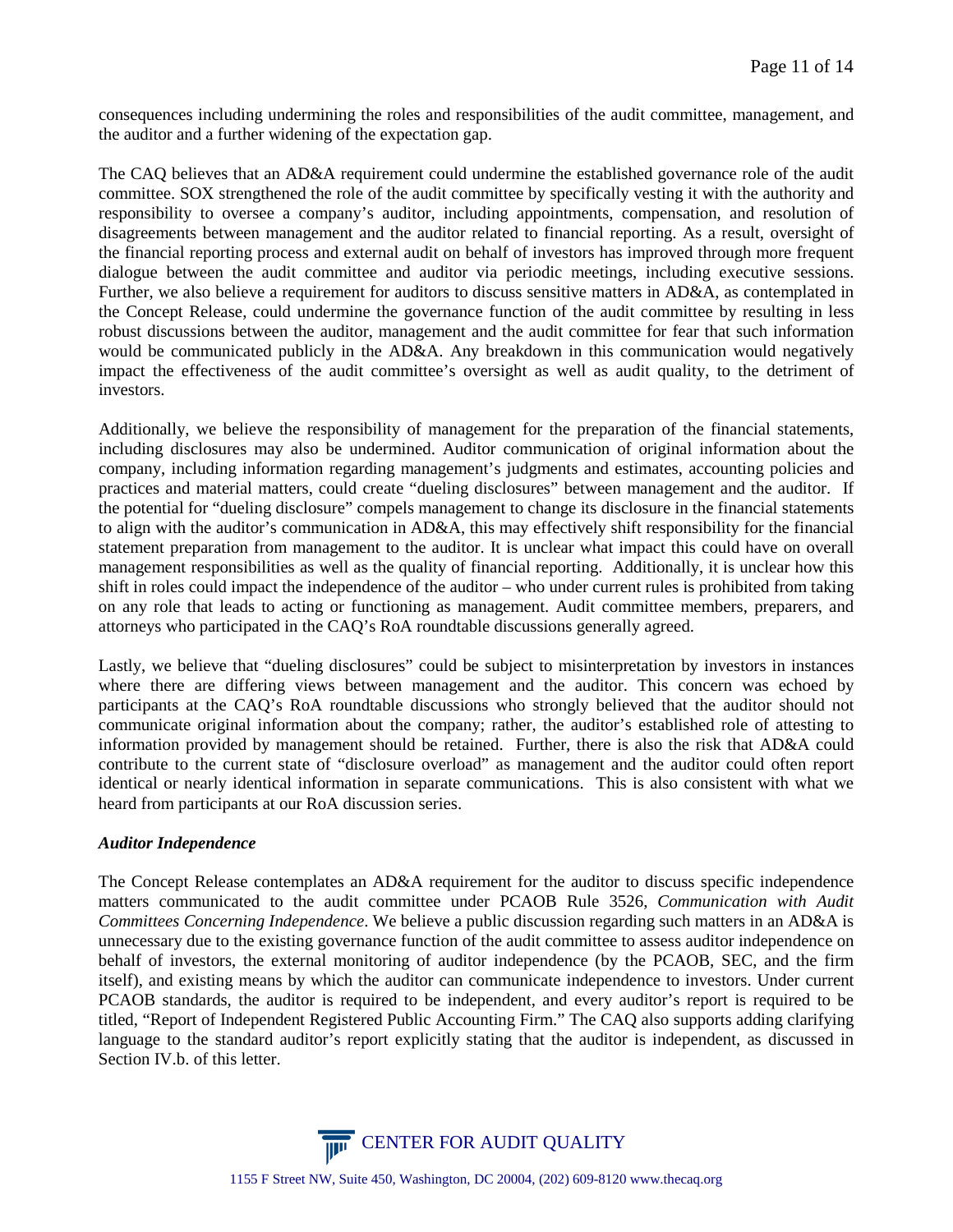For the reasons outlined above, we do not support the AD&A approach but, as discussed elsewhere in this letter, we fully support other alternatives that we believe are superior to the AD&A approach and would meet the needs of investors without creating significant unintended consequences.

## **VI. Other Considerations**

We offer further views below regarding liability, cost, and other considerations related to changes to the auditor's reporting model.

## *Liability Considerations*

We believe the concerns outlined by the PCAOB in the Concept Release related to the potential for increased litigation risk are warranted. Auditor liability has been discussed in numerous forums for decades, and we continue to believe it should be an important area for consideration by all stakeholders, including the PCAOB, as potential changes to the auditor's reporting model are evaluated.

## *Cost Considerations*

The CAQ believes the Board should determine whether the potential benefits of receiving certain information through changes to the auditor's reporting model outweigh the associated costs. The CAQ acknowledges that alternatives presented in the Concept Release as well as the CAQ's suggested attestation report on CAEs in the MD&A will require additional audit effort and increase audit cost.

## *Suggested PCAOB Actions to Determine if Potential Changes Meet Investor Needs*

We believe the PCAOB should consider several actions to ensure that any changes to the auditor's reporting model meet the needs of investors. First, it is important for the PCAOB to define clear objectives for any changes to the auditor's reporting model and to communicate these objectives to all stakeholders. Second, we believe the PCAOB should develop examples of how changes to the auditor's report could be incorporated (similar to the examples presented in the Concept Release) and that these examples be shared with a wide variety of investors to determine if the proposed changes will improve the usefulness of auditor reporting. Lastly, we believe the PCAOB could consider field testing as a mechanism to assess the feasibility and effectiveness of any changes prior to full-scale implementation in order to determine whether the needs of investors are being met by such changes. Without definition and communication of clear objectives, sharing of examples prior to implementation, and field testing to assess effectiveness, there is a risk that investors will remain dissatisfied despite the changes that are implemented.

# *Preparing for Changes to the Auditor's Report*

The CAQ believes that consideration should be given to the time and effort required to prepare and educate investors and other financial statement users on any changes that are ultimately adopted in order to reduce the risk of investor misunderstanding or widening the expectation gap. For instance, the PCAOB may consider holding investor forums, similar to the small business forums currently held, to help ready the market for any changes. In addition, the PCAOB may consider implementing certain changes to the auditor's report in tranches – requiring certain changes to be adopted for audits of the largest issuers first.

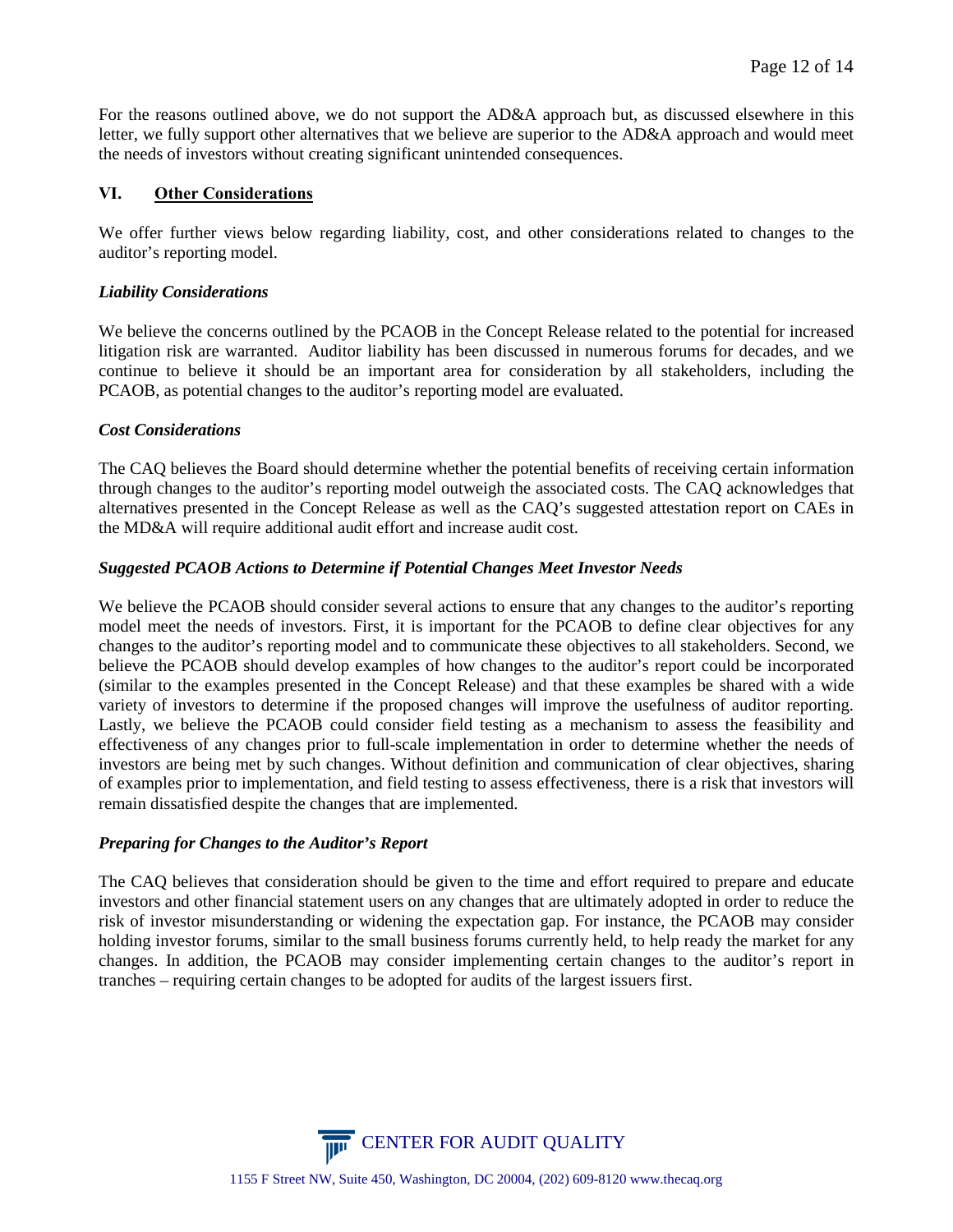#### **VII. Views on Auditor Assurance on Information Presented Outside the Financial Statements**

As discussed previously, the CAQ believes that further consideration regarding auditor involvement with other information provided by management (e.g., earnings releases, non-GAAP information) is warranted, given the value that investors place on such information in making investment decisions. However, in the near term, the CAQ believes the Board should focus on improvements to the information communicated to investors through the addition of clarifying language to the standard auditor's report, a separate auditor attestation report on CAE disclosure in MD&A and/or an EOM approach.

With regard to the potential for auditor involvement with earnings releases, we note that the auditor often performs procedures on these management communications prior to public distribution to assess the consistency of the financial information contained therein with the audit in process. However, some investors may not be aware that these procedures are performed. Auditor issuance of the equivalent of an agreed-upon procedures (AUP) report for general use could potentially provide investors with added visibility in this area. Existing PCAOB standard AT 201, *Agreed-Upon Procedures Engagements*, which governs AUP reports, requires that this type of report be restricted for use by specified parties. Participants at the CAQ's RoA discussion series agreed that further auditor association with certain information communicated by management, such as earnings releases could add value, and is an area deserving of further exploration.

\*\*\*\*

The CAQ recognizes that change is needed to enhance the information communicated by the auditor and is committed to embracing responsible calls for change. We continue to believe that a holistic approach examining opportunities for improvement in the roles and responsibilities of all members of the financial reporting supply chain will best serve the interests of investors over the long term. In the near term, as a result of our examination of possible improvements to the auditor's reporting model, we believe the addition of clarifying language to the standard auditor's report, a separate auditor attestation report on CAE disclosure in the MD&A and/or an EOM approach would improve the information communicated by auditors to investors while minimizing the unintended consequences associated with other alternatives such as AD&A.

The CAQ appreciates the opportunity to comment on the Concept Release and welcomes the opportunity to respond to any questions regarding the views expressed in this letter. Further, we stand ready to assist the PCAOB staff in any way we can as potential changes to the auditor's reporting model are further evaluated.

Sincerely,

Cyriliam formelli

Cynthia M. Fornelli Executive Director Center for Audit Quality

Attachment A – CAQ Comment Letter Dated June 28, 2011

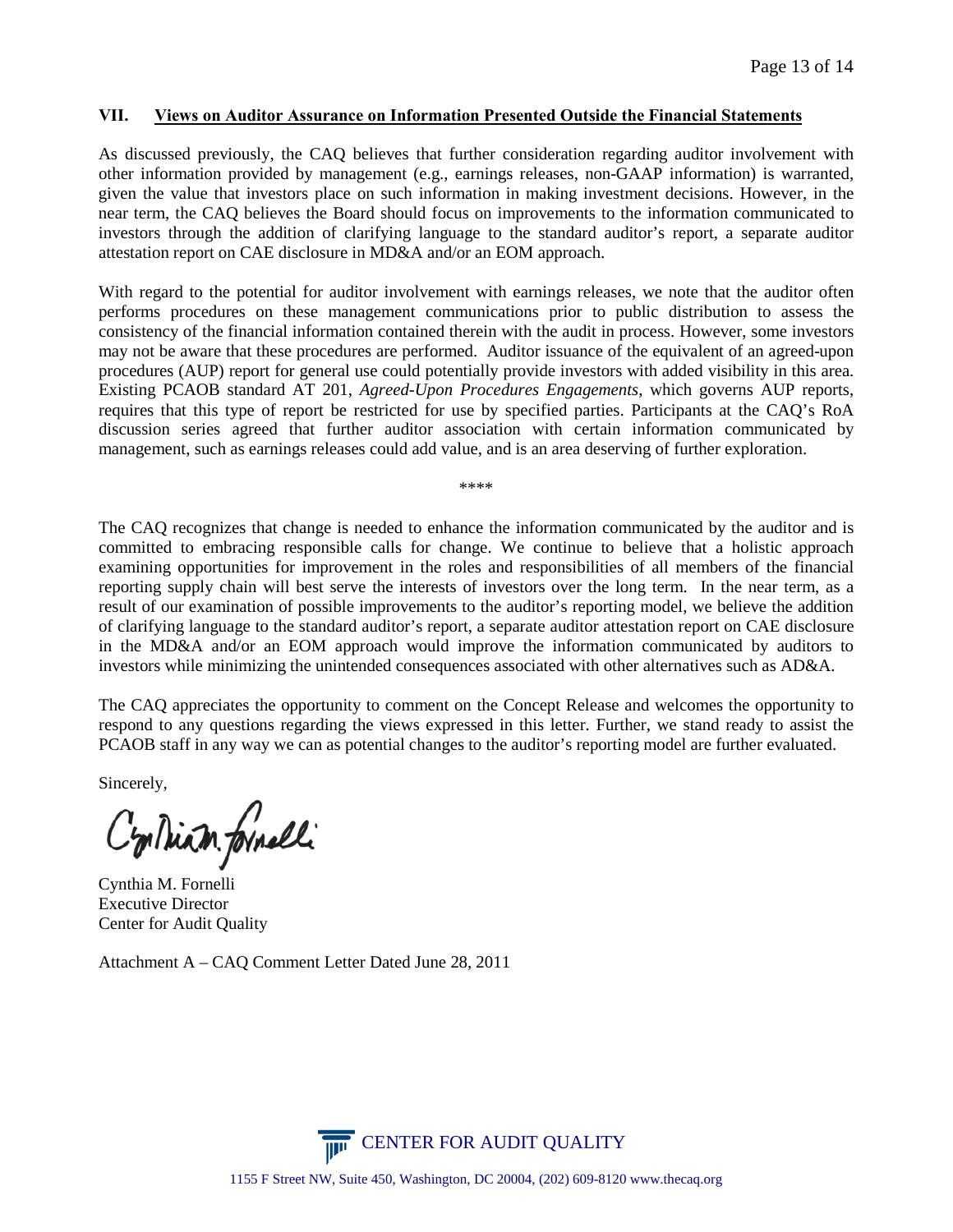cc: PCAOB James R. Doty, Chairman Lewis H. Ferguson, Board Member Daniel L. Goelzer, Board Member Jay D. Hanson, Board Member Steven B. Harris, Board Member Martin F. Baumann, Chief Auditor

#### SEC

Chairman Mary L. Schapiro Commissioner Luis A. Aguilar Commissioner Troy A. Paredes Commissioner Elisse B. Walter James L. Kroeker, Chief Accountant Paul Beswick, Deputy Chief Accountant Brian T. Croteau, Deputy Chief Accountant Mike Starr, Deputy Chief Accountant

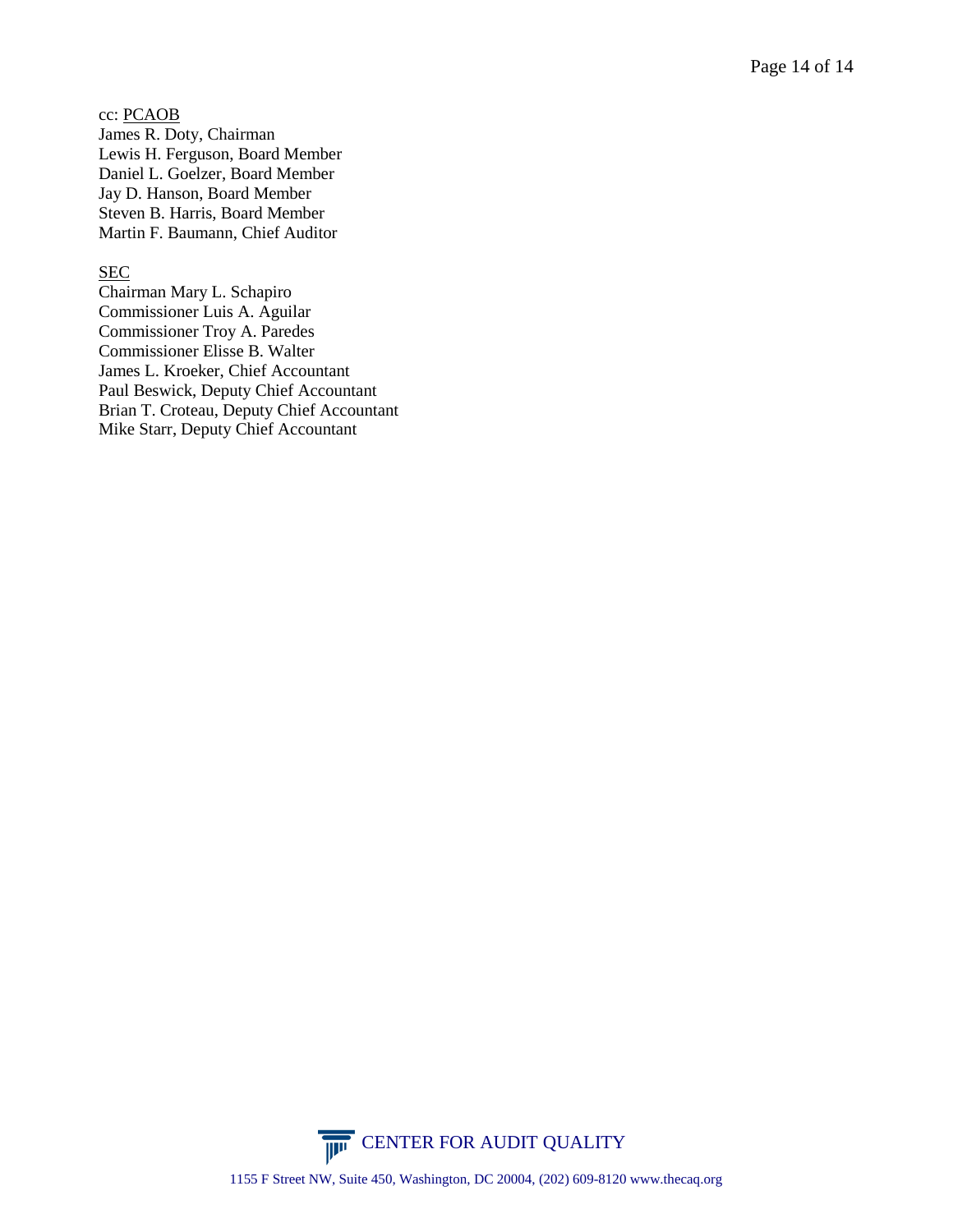**CENTER FOR AUDIT QUALITY** 

Serving Investors, Public Company Auditors & the Markets

June 28, 2011

 $\overline{\mathbb{P}}$ 

#### **EXECUTIVE DIRECTOR**

Cynthia M. Fornelli

#### **GOVERNING BOARD**

Chairman James S. Turley, Chairman and CEO Ernst & Young LLP

Vice Chair Michele J. Hooper, President and CEO The Directors' Council

Vice Chair Barry C. Melancon, President and CEO AICPA

Joe Adams, Managing Partner and CEO McGladrey & Pullen, LLP

Charles M. Allen, CEO Crowe Horwath LLP

Stephen Chipman, CEO and Executive Partner Grant Thornton LLP

Joe Echevarria, CEO Deloitte LLP

Harvey J. Goldschmid, Dwight Professor of Law Columbia University

Robert E. Moritz, Chairman and Senior Partner PricewaterhouseCoopers LLP

Lynn S. Paine, Professor of Business Administration and Senior Associate Dean, Director of Faculty Development Harvard Business School

John B. Veihmeyer, U.S. Chairman and CEO KPMG LLP

Jack Weisbaum, CEO BDO USA, LLP

Office of the Secretary Public Company Accounting Oversight Board 1666 K Street, N.W. Washington D.C. 20006-2803

**Re: Request for Public Comment:** *Concept Release on Possible Revisions to PCAOB Standards Related to Reports on Audited Financial Statements and Related Amendments to PCAOB Standards***, PCAOB Rulemaking Docket No. 034** 

Dear Office of the Secretary:

The Center for Audit Quality (CAQ) is an autonomous public policy organization dedicated to enhancing investor confidence and public trust in the global capital markets. The CAQ fosters high quality performance by public company auditors, convenes and collaborates with other stakeholders to advance the discussion of critical issues requiring action and intervention, and advocates policies and standards that promote public company auditors' objectivity, effectiveness and responsiveness to dynamic market conditions. Based in Washington, D.C., the CAQ is affiliated with the American Institute of Certified Public Accountants (AICPA). The CAQ appreciates the opportunity to respond to the Public Company Accounting Oversight Board's (PCAOB or the Board) *Concept Release on Possible Revisions to PCAOB Standards Related to Reports on Audited Financial Statements and Related Amendments to PCAOB Standards* (the concept release). This letter and enclosures represent the observations of the CAQ, but not necessarily the views of any specific firm, individual or CAQ Governing Board member.

The CAQ wants to thank the PCAOB for its outreach to the profession and other stakeholders prior to publication of the June  $21<sup>st</sup>$  concept release on the auditor's reporting model. The CAQ congratulates the PCAOB and its staff on the process and thoughtful content put forward for public consideration. In partial response to the concept release, the CAQ is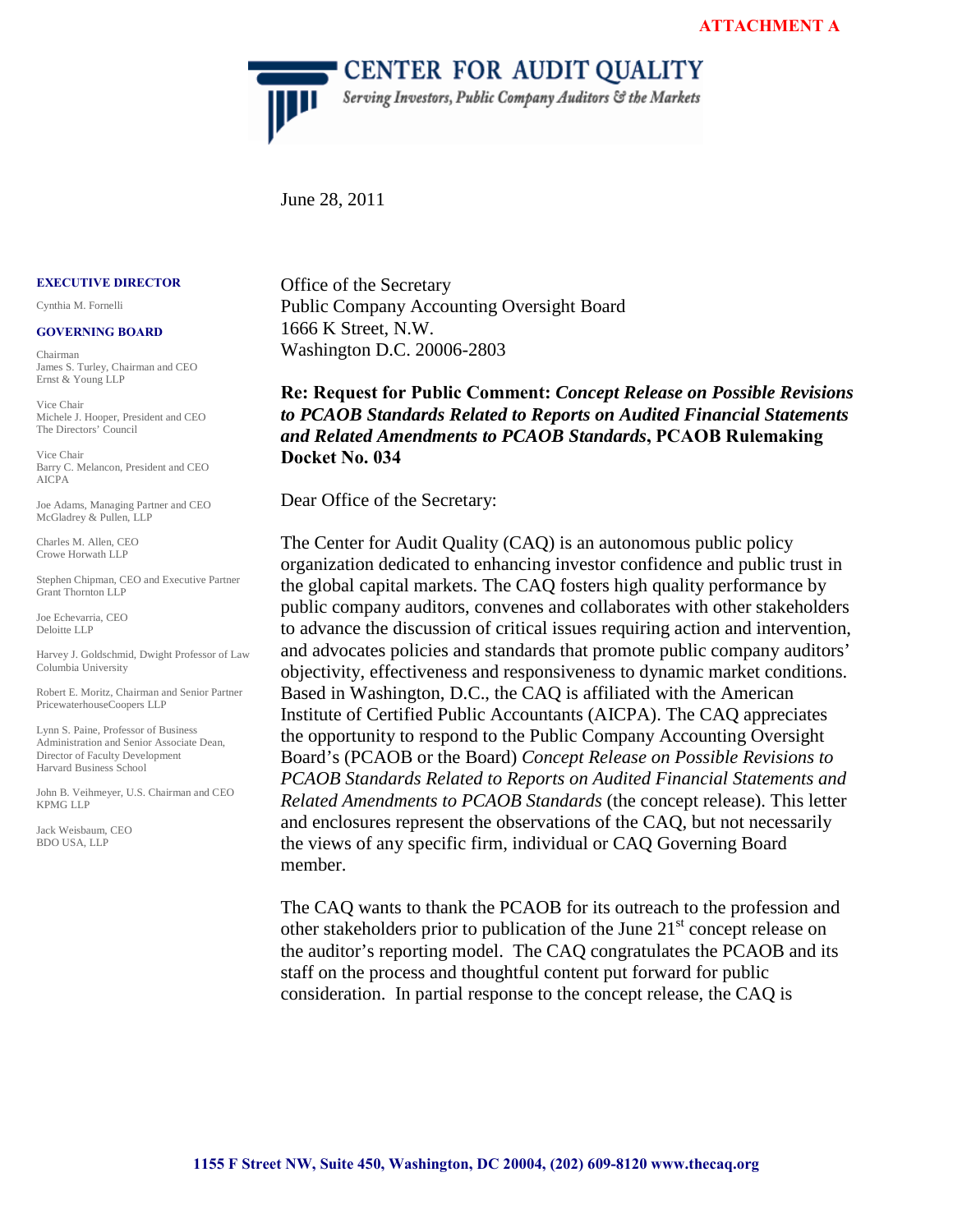formally submitting the ideas we discussed and shared with the staff on June  $9<sup>th</sup>$  as part of the PCAOB's outreach efforts (see enclosed illustrative example reports and accompanying letter). In addition, the CAQ will be submitting further comments on the concept release on or prior to the September  $30<sup>th</sup>$  due date.

The auditing profession would be happy to meet with the staff to discuss the content of the illustrative example reports in greater detail, or answer any questions.

Sincerely,

Continum formelli

Cynthia M. Fornelli Executive Director Center for Audit Quality

Enclosures

cc: PCAOB Martin Baumann, Chief Auditor and Director of Professional Standards

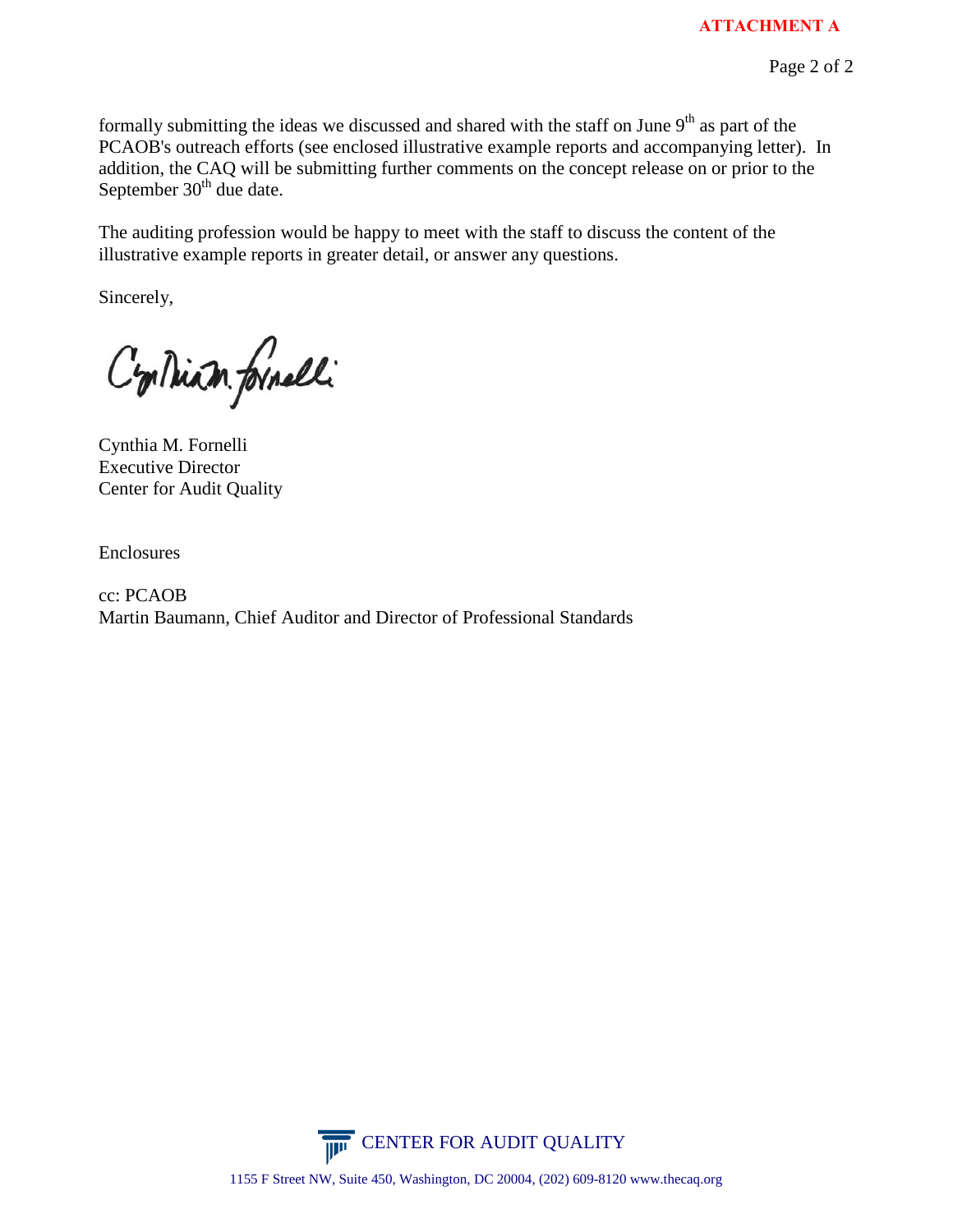**CENTER FOR AUDIT QUALITY** 

Serving Investors, Public Company Auditors & the Markets

#### June 9, 2011

 $\overline{\mathbf{H}^{\mathbf{H}}}$ 

#### **EXECUTIVE DIRECTOR**

Cynthia M. Fornelli

#### **GOVERNING BOARD**

Chairman James S. Turley, Chairman and CEO Ernst & Young LLP

Vice Chair Michele J. Hooper, President and CEO The Directors' Council

Vice Chair Barry C. Melancon, President and CEO AICPA

Joe Adams, Managing Partner and CEO McGladrey & Pullen, LLP

Charles M. Allen, CEO Crowe Horwath LLP

Stephen Chipman, CEO and Executive Partner Grant Thornton LLP

Joe Echevarria, CEO Deloitte LLP

Harvey J. Goldschmid, Dwight Professor of Law Columbia University

Robert E. Moritz, Chairman and Senior Partner PricewaterhouseCoopers LLP

Lynn S. Paine, Professor of Business Administration and Senior Associate Dean, Director of Faculty Development Harvard Business School

John B. Veihmeyer, U.S. Chairman and CEO KPMG LLP

Jack Weisbaum, CEO BDO USA, LLP

Mr. Martin Baumann Chief Auditor and Director of Professional Standards Public Company Accounting Oversight Board 1666 K Street Washington, DC 20006-2803

#### **Re: Changes to the Auditor's Report - Model Approach for Consideration**

Dear Marty:

The Center for Audit Quality (CAQ) was formed in 2007 and is an autonomous public policy organization dedicated to enhancing investor confidence and public trust in the global capital markets by fostering high quality performance by public company auditors, convening and collaborating with other stakeholders to advance the discussion of critical issues requiring action and intervention, and advocating policies and standards that promote public company auditors' objectivity, effectiveness and responsiveness to dynamic market conditions. We are a membership organization with nearly 700 public company auditing firm members that are registered with the Public Company Accounting Oversight Board (PCAOB). Our member firms are committed to the public interest role that auditors play in our markets.

As a public policy organization, we strive to assure that our efforts are infused with a public interest perspective. The members of our Governing Board (which includes the CEOs of the eight largest accounting firms, the American Institute of Certified Public Accountants, and three independent public members) have a keen understanding and appreciation of the important role the public company auditing profession has in serving the public interest and honoring the public trust. Our three independent public board members strengthen our focus on the public interest and also bring us expertise in financial reporting, securities law and corporate governance.

To realize our vision, the CAQ works with investors, academics, audit committee members, preparers, internal auditors, and policy makers to explore issues and collaborate on initiatives that can advance audit quality.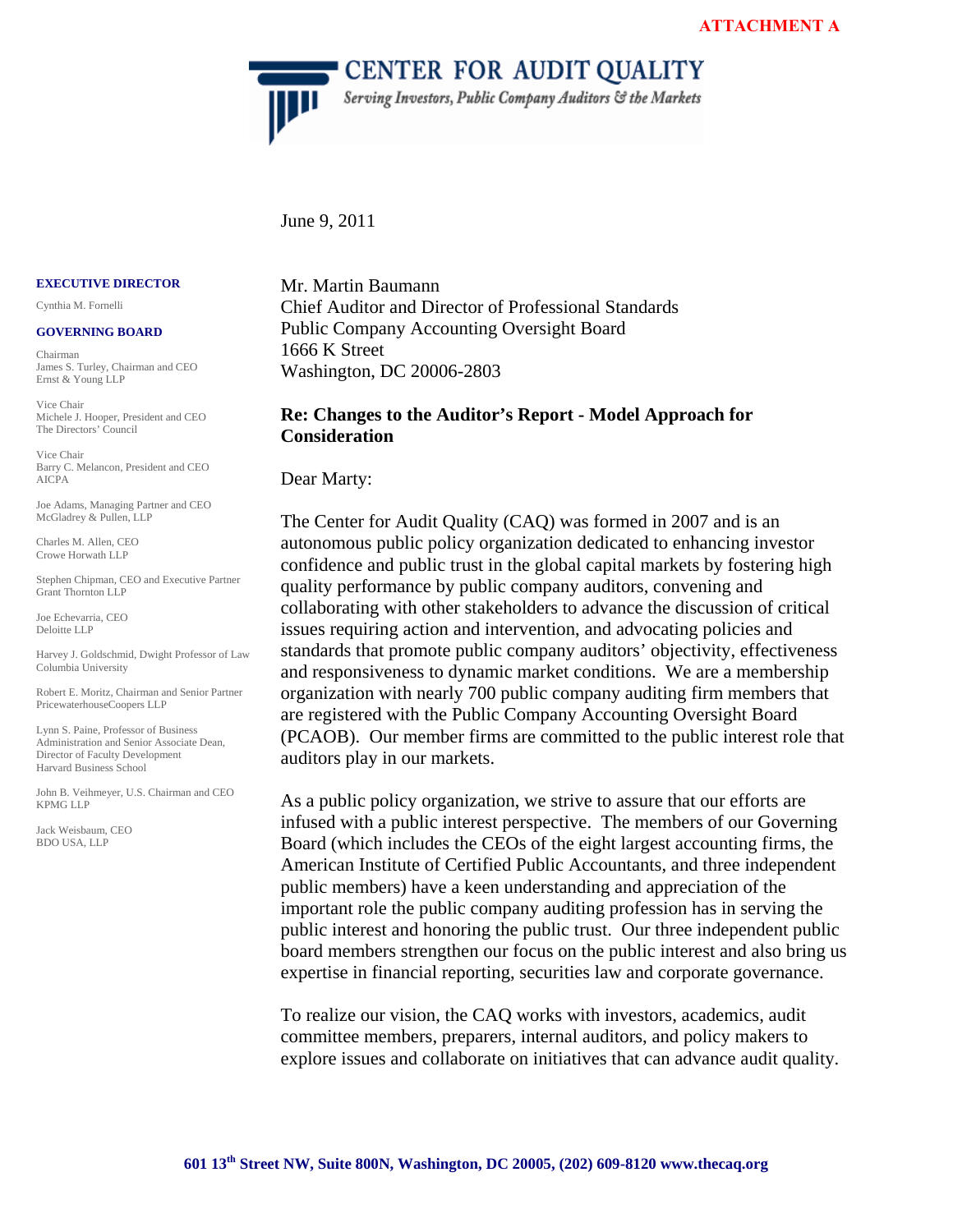The CAQ consistently has supported the implementation of the Sarbanes-Oxley Act of 2002 and, working in collaboration with others with responsibility for financial reporting, has a number of initiatives underway to advance the deterrence and detection of financial reporting fraud. We also support research on issues relating to investor confidence, public company auditing and the capital markets in part by issuing grants that fund independent academic research. In all that we do, we are particularly interested in investors' views, as they are the ultimate users of the audited financial statements.

Recent views expressed by investors convey their need for further information on a number of different matters including, but not limited to, additional insight into accounting policies, particularly critical accounting estimates; information about the activities of public company audit committees, including discussions on critical matters with management and the external auditors; and more information about the independent audit.

In response to these calls for change, the PCAOB announced a standard-setting initiative focused on possible changes to the auditor's reporting model. The profession also recognizes that change is needed, is prepared to embrace the responsible calls for change in this area, and believes that a holistic approach where all stakeholders agree on a way forward will best serve investors and is a requirement if such change is to be meaningful. In this regard, the CAQ established a working group in 2010, comprised of members of the profession, to consider how to best serve investors given their information needs as we understand them.

The working group explored a variety of possible alternatives for communicating additional information about the audit, including changes to the auditor's report combined with expanded management disclosures and audit committee reporting to shareholders with corresponding auditor association. Members of this working group met with you and your staff on February 7, 2011 to discuss these possible alternatives, which were also the subject of my February 11, 2011 letter. CAQ member firm representatives have also participated in recent Standing Advisory Group discussions on this important topic.

Subsequent to our meeting on February 7, 2011, the PCAOB staff identified a number of possible changes to the auditor's reporting model under current consideration. In line with your efforts to identify changes that are both responsive to the needs of investors and can be practicably implemented, the CAQ working group has developed a model approach, described below for your consideration. The model provides examples of potential revisions to the auditor's reporting model that we believe: (i) are responsive to many of the information needs we have heard from investors (ii) can be practically implemented in a relatively short time frame and (iii) are consistent with the overarching principles discussed with you at our February meeting and outlined below. In presenting this potential reporting model for your consideration, we recognize that refinements in the actual language used may be necessary to align with other PCAOB professional standards, and that implementation guidance will need to be developed to address some of the concepts included in the model, such as the communication of component auditors and the "areas of audit emphasis" section.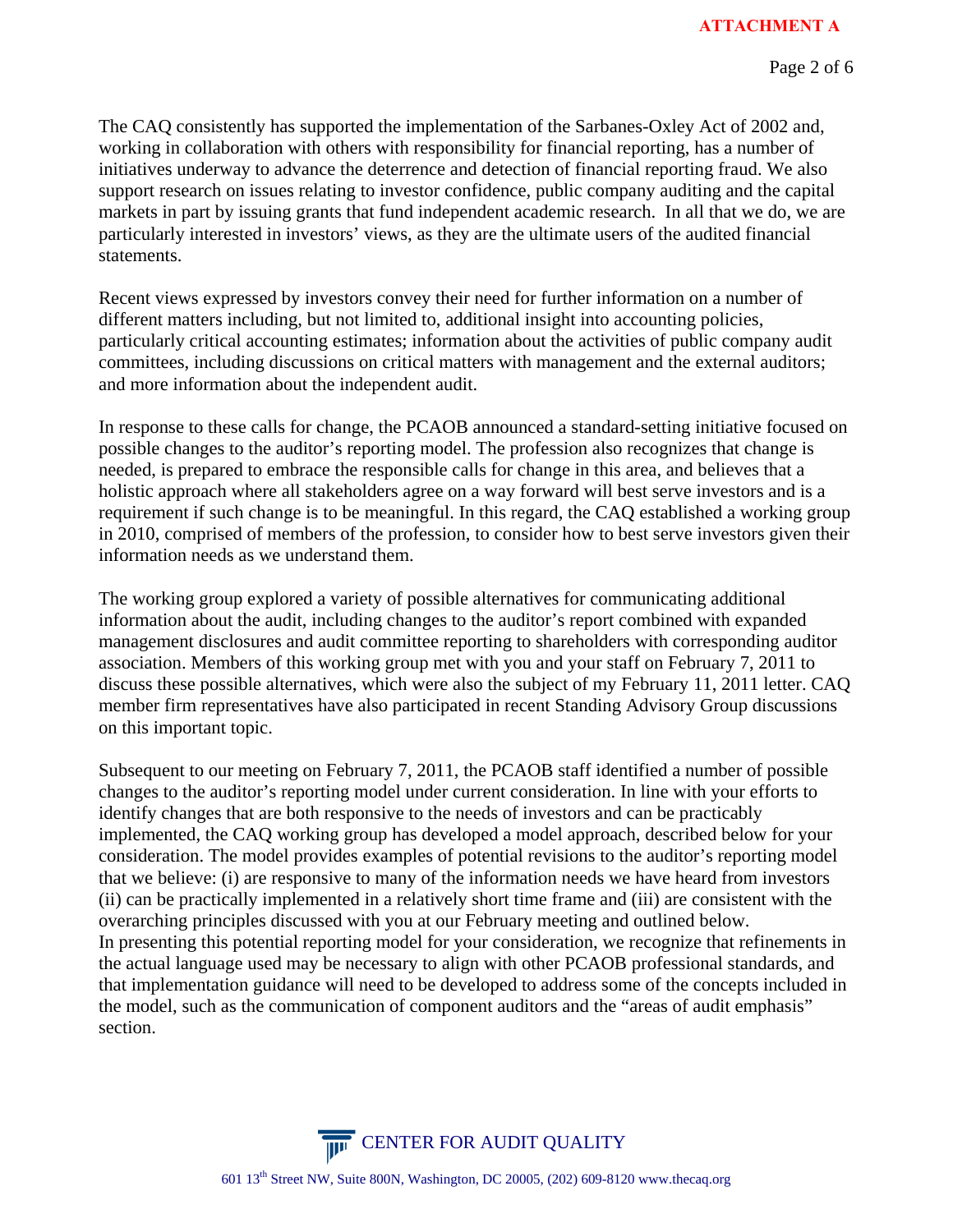## *Overarching Principles*

In evaluating this topic, the CAQ working group established the following overarching principles, with investors in mind, to guide the development of possible areas for further consideration related to revisions to the auditor's reporting model:

- Auditors should not be the original source of disclosure about the entity; management's responsibility should be preserved in this regard.
- Any changes to the reporting model need to enhance, or at least maintain, audit quality.
- Any changes to the reporting model should narrow, or at least not expand, the expectations gap.
- Any changes to the reporting model should add value and not create investor confusion. Specifically, any revisions should not require investors to sort through "dueling information" provided by management, the audit committee, and independent auditors.
- Auditor reporting should focus on the objective rather than the subjective.

Conceptually, we understand the suggestion that an auditor deliver to investors the same information that is provided to the issuer's audit committee. However, it is important to understand (as is made clear in the PCAOB's proposed auditing standard on this topic) that such communication is prepared with the expectation that a dynamic two-way discussion between the auditor and audit committee will occur and that questions will arise and additional context and perspectives will be communicated during the course of this discussion. Such interaction can often clarify the specific points raised, particularly around certain accounting and financial reporting matters involving a high degree of subjectivity. This important two-way dialogue will not take place in connection with the general distribution of a report. Additionally, the audit committee obtains insight by virtue of its financial reporting oversight responsibilities which provide additional context for such communications from the auditor. Consequently, we believe that providing investors with the same information that is provided to the audit committee, without the context obtained from a two-way dialogue may be incomplete, generate greater confusion and not enhance the overall understanding of the readers of such a report.

# *Illustration of a Potential Approach*

After evaluating various alternatives, the CAQ working group determined that the following approach would improve the auditor reporting framework, would help serve the interests of investors, and could be pragmatically implemented in relatively short-order. We recognize this is but one approach and there may be others that meet the objectives we have outlined above. In addition, while we have illustrated the approach in three separate reports; the reports could be combined.

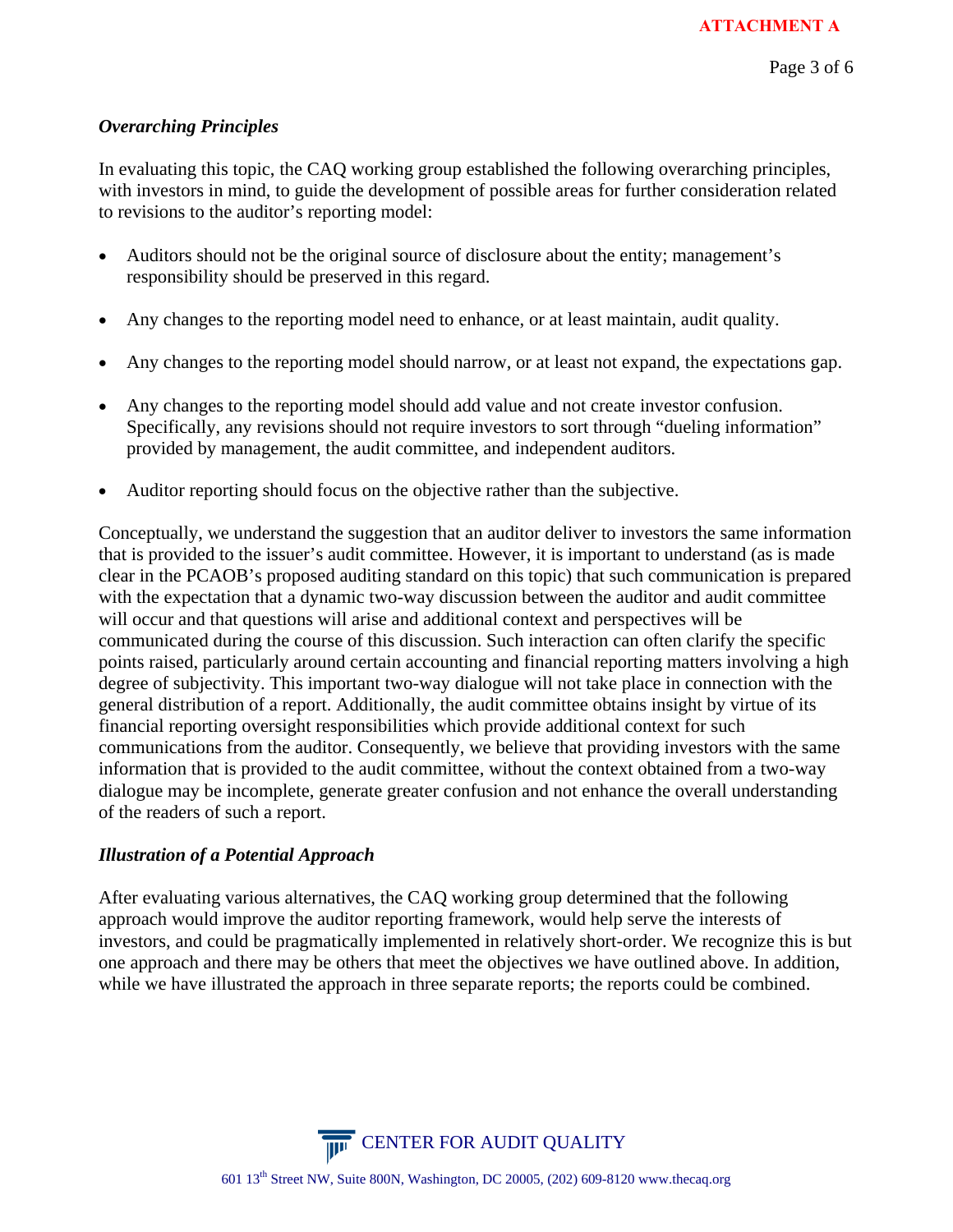- 1. Amend the standard financial statement audit report to include the following:
	- a. Explicitly identify that the footnotes are an integral part of the financial statements and are covered by the audit report (highlighted in the scope section)
	- b. Identify that the auditor is independent under all relevant U.S. Securities and Exchange Commission (SEC) and PCAOB standards
	- c. Where applicable, describe the accounting firm network structure, the responsibility of the member firm signing the audit report, and the participation of other member firms in the audits
	- d. Provide an expanded discussion covering management and audit committee responsibilities for the financial statements and the Form 10-K
	- e. Highlight that the auditor is responsible for planning and performing the audit to obtain reasonable assurance that the financial statements, taken as a whole, are free of material misstatement, "whether due to error or fraud"
	- f. Identify what is meant by the term "reasonable assurance," "material misstatement," and the approach used by the auditor to assess "materiality"
	- g. Highlight the necessity of using professional judgment in making audit risk assessments and in the selection of audit procedures and the consideration the auditor gives to the issuer's internal control over financial reporting when making such determinations
	- h. Outline the auditor's responsibility in the event a conclusion is reached that the financial statements are not in accordance with Generally Accepted Accounting Principles or in situations where the audit scope has been limited
	- i. Describe the auditor's responsibility for information outside of the financial statements (including Management's Discussion & Analysis (MD&A))
	- j. Address the audit report to the shareholders of the company in addition to the Board of **Directors**
	- k. Include a reference and link to where more information about public company audits and auditors can be found. For purposes of the illustrative reports attached, we have utilized as an example of this approach the *In-Depth Guide to Public Company Auditing: the Financial Statement Audit*, published by the CAQ and available on our website.

We have illustrated in Example A, attached to this letter, how the above suggestions would revise the current financial statement audit report. We believe these changes are responsive to many of the comments that have been raised.

2. Using an emphasis-of-matter like approach, the audit report would identify specific topics or events, unusual transactions or other matters that were viewed to be areas of audit emphasis by the auditor. Consistent with the overarching principles, we believe these descriptions should be objective, fact-based discussions and make specific reference to where such items appear in the financial statements. We have illustrated in Example A how this approach might look in practice. We believe this approach responds to the request that the auditor indicate areas of audit emphasis, and directs the user to where such matters are discussed in the financial statements. As noted above, we recognize that standard-setting activity and resulting implementation guidance will be necessary to help guide the auditor in assessing and consistently determining the type of

**CENTER FOR AUDIT QUALITY**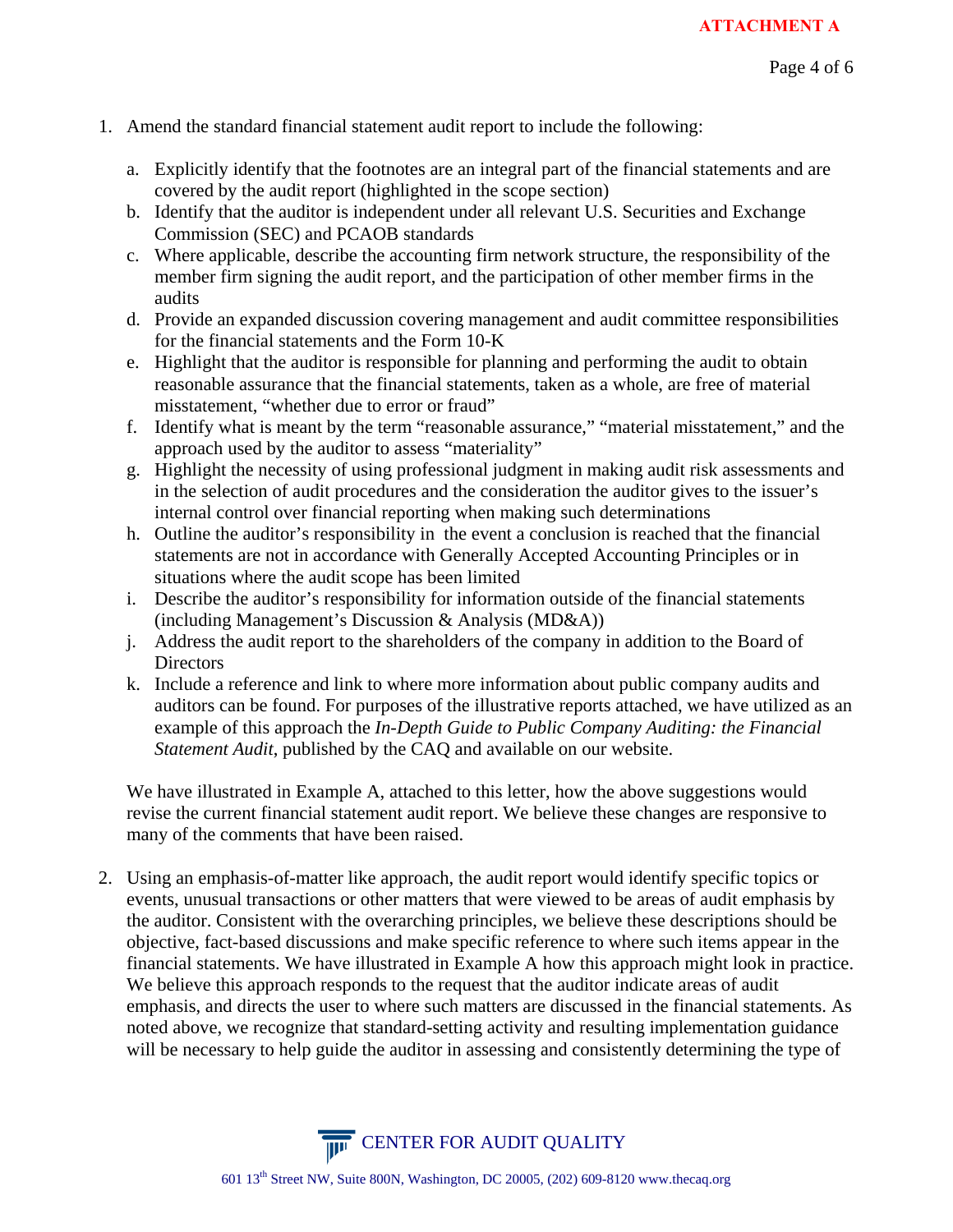matters that should be identified in this section of the revised report, and the extent of the auditor's discussion relating to such matters.

- 3. Prepare a new report on the examination of the issuer's Critical Accounting Estimates disclosure in its MD&A. We have illustrated this new report in Example B attached to this letter. We believe auditor attestation will serve to continue to improve disclosures in this important area and will be responsive to the various suggestions that have been raised with respect to the need for more emphasis on the important judgment calls made in preparing the financial statements. The SEC would likely need to amend Regulation S-X to require this new report. Likewise, MD&A would need to clearly identify the Critical Accounting Estimates section that will be covered by the examination report. This may also likely require some SEC amendments, but we believe such changes should not be complex or time-consuming. (We note that Example B may also be written to include language from Example A, for example, language relating to the performance of procedures by member firms.)
- 4. Amend the standard audit report on internal control over financial reporting to reflect many of the changes outlined in 1. above. We have illustrated in Example C attached to this letter how these suggestions would change the present internal control over financial reporting audit report. We believe these changes are responsive to many of the comments that have been raised. (We note again that this Example C may also be written to include additional language from Example A, such as member firm considerations, when appropriate.)

While we have included in our model both an emphasis-of-matter like approach for specific areas of audit emphasis to be included in the financial statement auditor's report, and a separate examination report on the Critical Accounting Estimates disclosure, we appreciate that both of these enhancements may not be necessary. While we believe that the examination report is the enhancement most likely to address investor's needs, we recognize that each of these enhancements or a combination of the two has merit for consideration.

## *Other Thoughts*

We also believe that an expanded audit committee report, which includes matters discussed with the auditor that the audit committee considered significant in discharging its responsibilities, accompanied by auditor association therewith, is worthy of further consideration as another means of providing additional information called for by certain investors. We continue to give thought to this idea, and would be pleased to collaborate with the PCAOB, SEC and others (importantly, representatives from the audit committee community) on the further consideration of this concept.

In connection with the potential expansion of the auditor's reporting model, we continue to have concerns about increasing the profession's liability risks. This is, of course, a matter that has been discussed in numerous forums for many decades, but we believe it would be a necessary component on any proposal for revised auditor reporting.

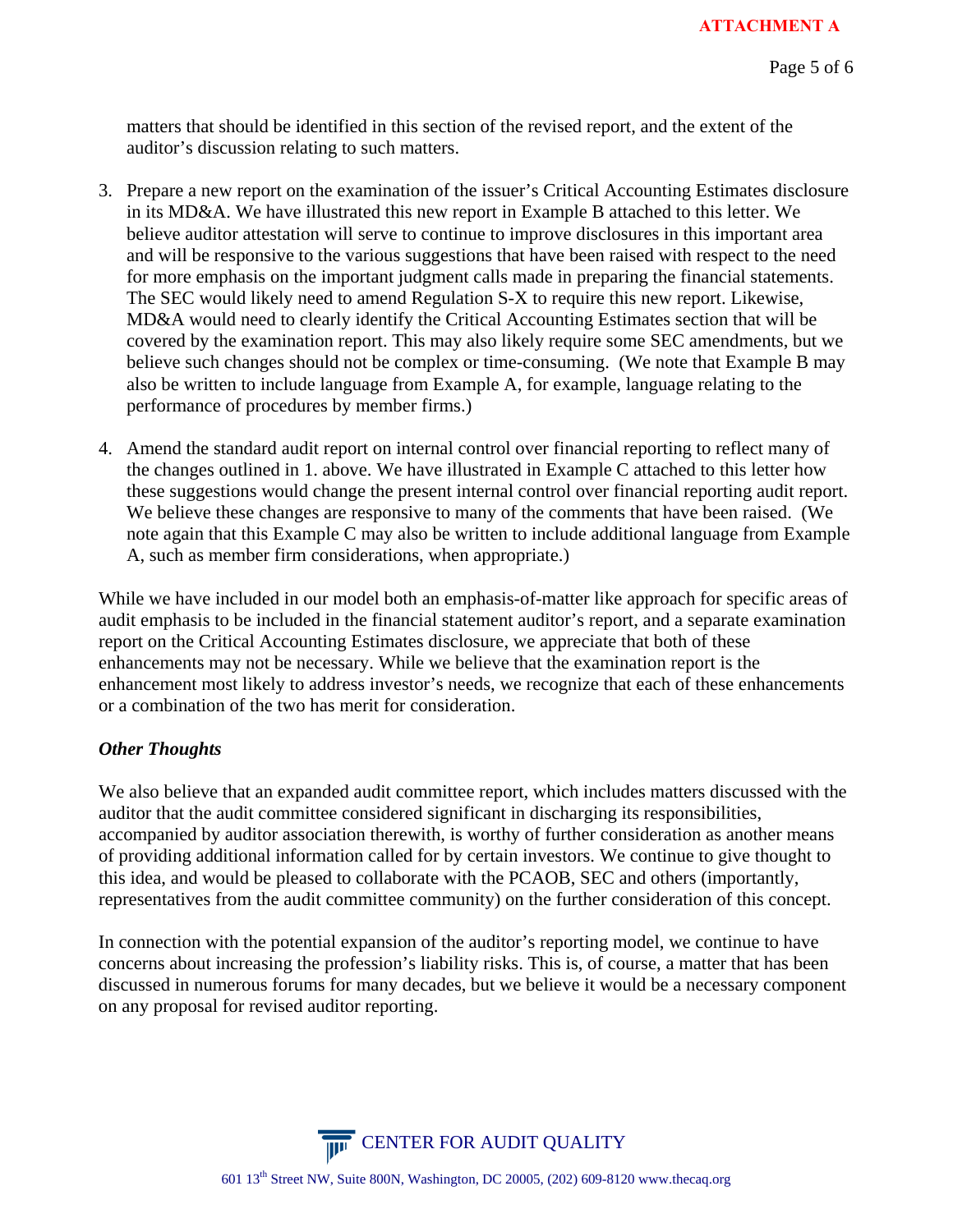We appreciate the opportunity to share our views regarding possible revisions to the auditor's reporting model. We understand the PCAOB is working toward the issuance of a concept release on this topic by the end of June, and we look forward to reviewing and commenting on that document. At the same time, we want to go on record that we are fully committed to making progress and stand ready to embrace calls for responsible change in this important area. We sincerely believe the approach outlined above serves these purposes, will help serve investors, and can be implemented in a relatively quick time frame.

We also welcome the opportunity to work with the PCAOB staff following the issuance of the concept release and in your further evaluation of the auditor's reporting model. We stand ready to assist you in any way we can, including participation in any meetings or roundtables you are planning.

Sincerely,

Contrian formell

Cynthia M. Fornelli Executive Director Center for Audit Quality

cc: PCAOB James R. Doty, Chairman Lewis H. Ferguson, Member Daniel L. Goelzer, Member Jay D. Hanson, Member Steven B. Harris, Member

SEC James L. Kroeker, Chief Accountant Paul A. Beswick, Deputy Chief Accountant Brian T. Croteau, Deputy Chief Accountant J.W. Mike Starr, Deputy Chief Accountant

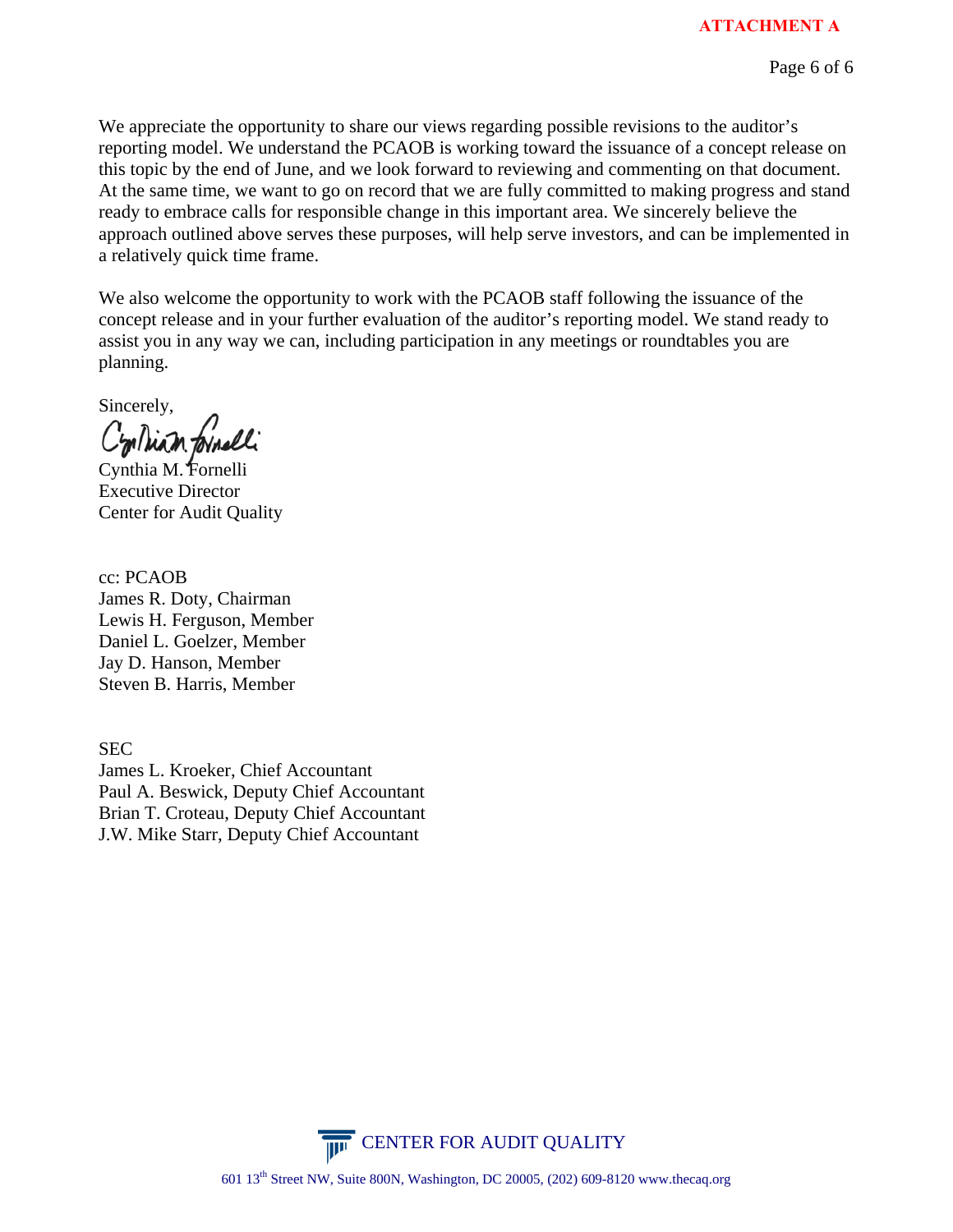**Example A** 

**Revised Auditor's Report on the Financial Statements with Reference to Separate ICFR and Critical Accounting Estimates Reports** 

## **Report of Independent Registered Public Accounting Firm on the Consolidated Financial Statements of Sample Company**

To the Board of Directors and Shareholders of Sample Company

We have audited the accompanying consolidated balance sheets of Sample Company and subsidiaries (the Company) as of December 31, 201Y and 201X, the consolidated statements of income, stockholders' equity, comprehensive income and cash flows for each year in the three year period ended December 31, 201Y, and the related notes to the consolidated financial statements for all periods presented (collectively referred to below as the "consolidated financial statements").

We are an independent registered public accounting firm with respect to the Company within the meaning of the Securities Act of 1933 and the applicable rules and regulations thereunder adopted by the United States Securities and Exchange Commission (SEC) and the Public Company Accounting Oversight Board (United States) (PCAOB). XYZ LLP is the principal auditor for the Company for the periods cited above. XYZ LLP is the US member firm of XYZ Limited, a global network of affiliated auditing firms. [Each member firm in the network is a separate legal entity, and all member firms follow a common audit methodology and consistent quality control policies.]<sup>1</sup> Certain network member firms participated in our audits of the Company and such participation, in the aggregate, covered approximately Y% and X% of the Company's consolidated assets as of December 31, 201Y and 201X and approximately  $X\%$ ,  $Y\%$ and Z% of the Company"s consolidated revenues for each year in the three year period ended December 31, 201Y. We (XYZ LLP) take responsibility for the work performed by our member firms in connection with our audits.

# **Management and Audit Committee Responsibilities for the Financial Statements and Other Information**

Management is responsible for the preparation and fair presentation of these consolidated financial statements in accordance with accounting principles generally accepted in the United States of America (U.S. GAAP), and for establishing and maintaining adequate internal control over financial reporting to enable the preparation of consolidated financial statements that are free from material misstatement, whether due to error or fraud.

Management is also responsible for the preparation and presentation of the Company"s Annual Report on Form 10-K in accordance with the rules and regulations of the SEC, including

 $\overline{\phantom{a}}$ <sup>1</sup> Each firm would describe their member network affiliation.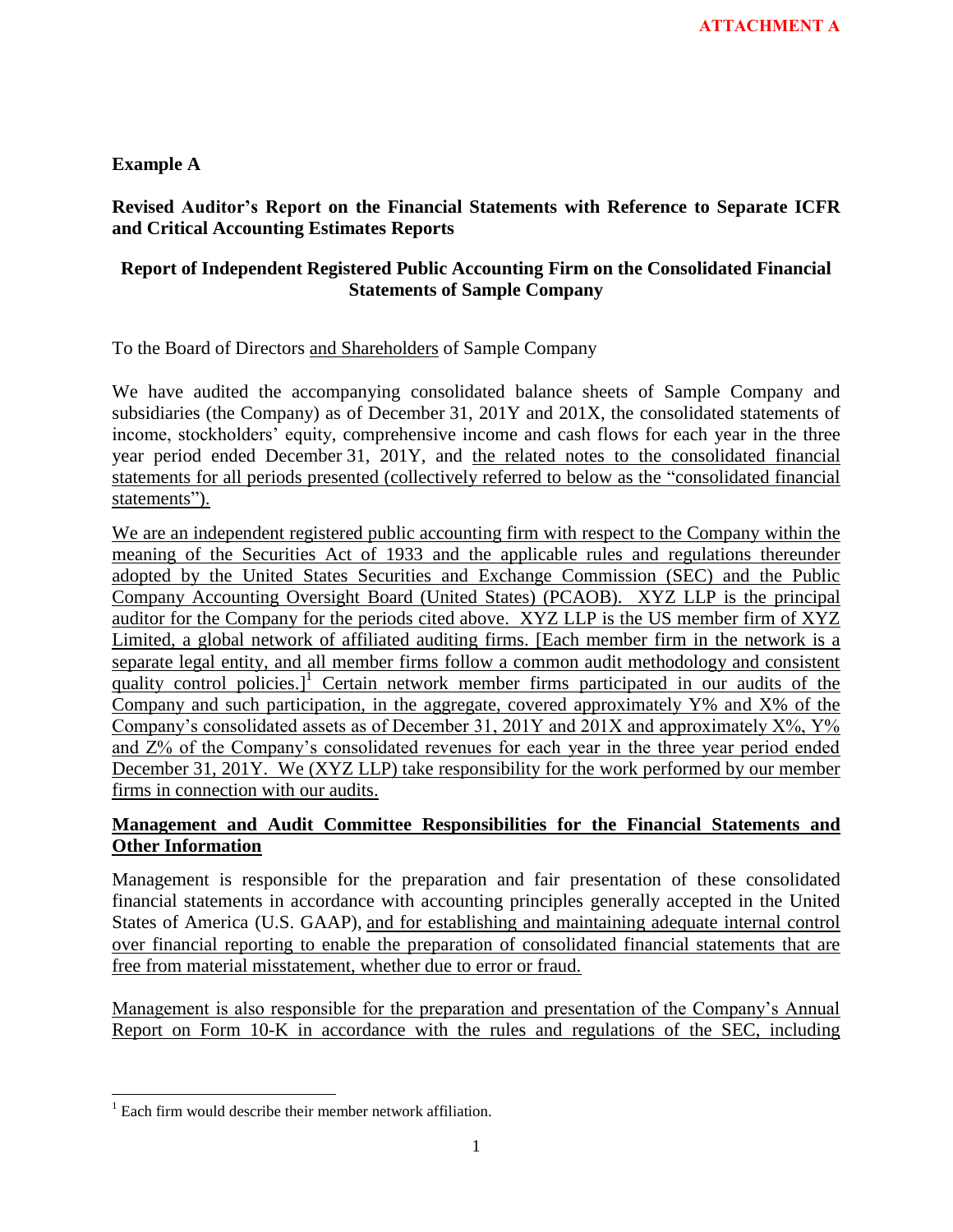Management"s Discussion and Analysis of Financial Condition and Results of Operations (MD&A) appearing in Item 7 of the Annual Report.

The audit committee oversees the Company"s financial reporting process and its internal control over financial reporting, areas for which management has the primary responsibility. Additionally, the audit committee is directly responsible for our appointment, compensation, and oversight of our work (including resolution of any disagreements with management regarding financial reporting) for the purpose of preparing or issuing an audit report or related work.

## **Auditor Responsibility for the Audit of the Financial Statements**

Our responsibility is to express an opinion on these consolidated financial statements, taken as a whole, based on our audits. We conducted our audits in accordance with the standards of the PCAOB. Those standards require that we comply with ethical requirements and plan and perform the audit to obtain reasonable assurance about whether the consolidated financial statements are free from material misstatement, whether due to error or fraud. In this context, reasonable assurance, although representing a high level of assurance, is not absolute and consequently an audit conducted in accordance with PCAOB standards may not always detect a material misstatement. Our judgments about materiality are affected by our understanding of the financial information needs of investors and other users of the consolidated financial statements. A material misstatement represents an omission or misstatement that would be viewed by a reasonable investor as having significantly altered the "total mix" of information presented in the consolidated financial statements, taken as a whole.

An audit includes examining, on a test basis, evidence supporting the amounts and disclosures in the consolidated financial statements. In the course of completing our audit, the audit evidence we obtain is often persuasive rather than conclusive. The procedures selected for performance depend on our judgment, including our assessment of the risks of material misstatement of the consolidated financial statements, whether due to error or fraud. In making those risk assessments, we consider internal controls relevant to the Company"s preparation and fair presentation of the consolidated financial statements in accordance with U.S. GAAP in order to design audit procedures that we believe are appropriate in the circumstances. An audit also includes assessing the accounting principles used and significant estimates made by management, as well as evaluating the overall financial statement presentation and related financial statement disclosures. Our audits also included such other procedures as we considered necessary in the circumstances.<sup>2</sup>

PCAOB standards require that we modify our report if we determine that the consolidated financial statements are materially misstated. If there are significant restrictions placed on the scope of our audit PCAOB standards prohibit us from expressing an opinion on the financial statements.

We believe that the procedures performed and the audit evidence obtained provides a reasonable basis for our opinion.

l

<sup>&</sup>lt;sup>2</sup> Additional information about public company audits and auditors can be found in the *In-Depth Guide to Public Company Auditing: the Financial Statement Audit*, published by the Center for Audit Quality and available on the organization"s website at http://www.thecaq.org/publications/In-Depth\_GuidetoPublicCompanyAuditing.pdf.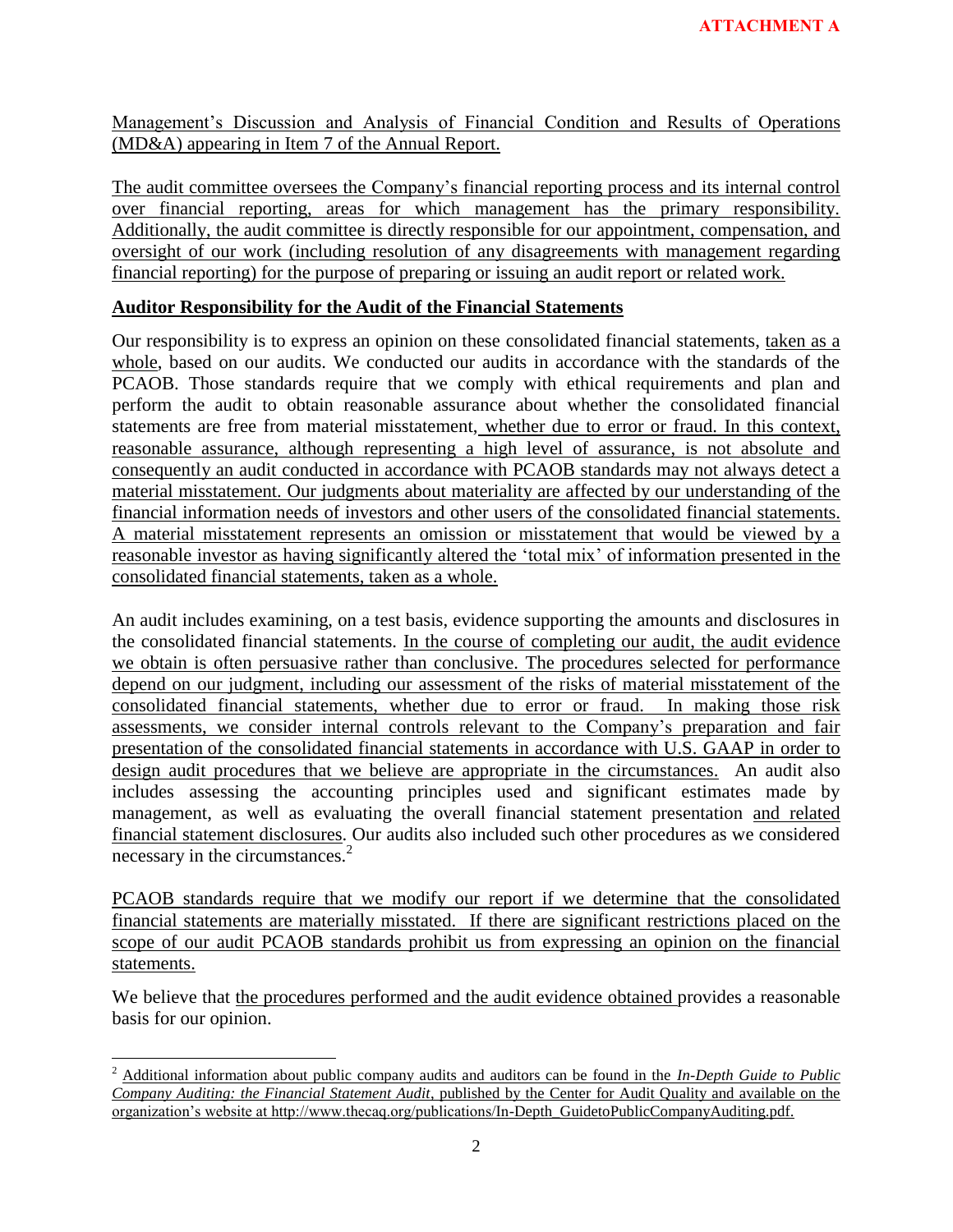# **Auditor Responsibility for Other Information Presented Outside of the Financial Statements**

We have separately examined the Critical Accounting Estimates disclosure included as part of MD&A in the Company"s December 201Y Annual Report on Form 10-K. Our responsibility with respect to all other information presented outside of the consolidated financial statements (including all other sections of the MD&A) is to read this other information and consider whether such information, or the manner of its presentation, is materially inconsistent with information, or the manner of its presentation, appearing in the consolidated financial statements. We are required to follow up on any material inconsistencies and material misstatements of fact of which the auditor becomes aware with management, and with the Audit Committee if necessary, until properly resolved, but are not otherwise required to express an opinion on the other information, including all other sections of MD&A. Other than where identified in this report, our responsibility with respect to the other information in the Form 10-K does not extend beyond the financial information identified in our report, and we have no obligation to perform any procedures to corroborate information presented outside of the consolidated financial statements.

# **Opinion on the Consolidated Financial Statements**

In our opinion, the consolidated financial statements, taken as a whole, present fairly, in all material respects, the consolidated financial position of Sample Company and subsidiaries as of December 31, 201Y and 201X, and the consolidated results of their operations and cash flows for each year in the three year period ended December 31, 201Y, in conformity with U.S. GAAP.

# **Areas of Audit Emphasis**

In connection with our audits, we also bring to your attention the matters listed below. This is not intended to be a complete list of all areas that our audit procedures addressed in response to identified risks of material misstatement.

- 1. In December of 201Y, the Company completed the acquisition of ABC Company. As of December 31, 201Y, the Company has completed the allocation of the purchase price on a preliminary basis, assigning approximately \$XXX million to goodwill and other intangible assets with indefinite lives. The Company will finalize the purchase price allocation during 201Z, and the amounts assigned as of December 31,201Y could change. See Note B for further details.
- 2. In connection with the financing required to complete the ABC acquisition, the Company borrowed \$XXX million from a consortium of banks. The borrowing has a maturity date of March 31, 201A, or fifteen months from the date of the balance sheet. As of December 31, 201Y, the borrowing is classified as long-term debt, since it has a maturity date beyond the end of the 201Z fiscal year. The Company is in the process of exploring alternatives to refinance this borrowing on a longer-term basis. See Note D for further details.
- 3. The Company provides financing to certain customers of its [Example Segment]. Business conditions in this Segment led to a slow-down in collections and an increase in potential uncollectible balances. At December 31, 201Y, the gross financing balance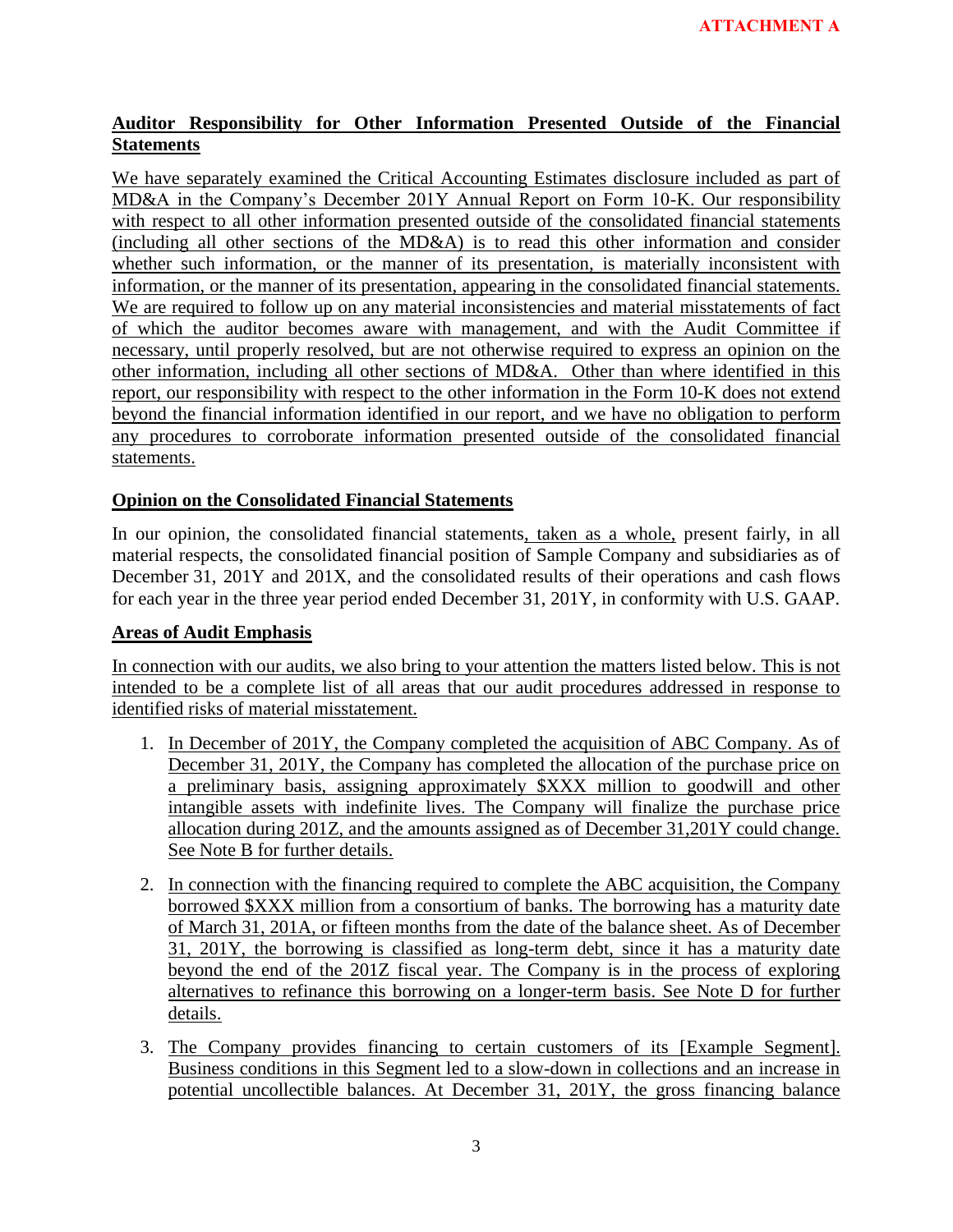approximated \$X,XXX million and the Company maintained a reserve for uncollectible accounts of \$XXX million. The balance of accounts that were 90 or more days past due at that date approximated \$XX million. This compares to a gross financing balance, reserve for uncollectible accounts and amounts 90 or more days past due of \$X,XXX million, \$XXX million and \$XX million at December 31, 201X respectively. The net expense recorded for estimated uncollectible amounts approximated \$XXX million during 201Y. See Note E for further details.

- 4. The Company has goodwill of \$X,XXX attributable to its [Example Segment] reporting unit as of December 31, 201Y. The Company performed its annual impairment testing as of October 31, 201Y. No impairment was recognized because the Company"s estimated fair value of this reporting unit exceeded its carrying value at that date; however, the comparison was close and a further decline in the fair value of this reporting unit could give rise to an impairment of the goodwill balance in the future. See Note H for further details.
- 5. The Company is exposed to various claims and contingencies in the normal course of business. We note two significant matters outstanding as of December 31, 201Y. The Company is a defendant in litigation involving a patent claim that has been ongoing for several years. The Company is also liable for the costs of remediating an environmental claim relating to a business that was sold in 201X. See Note J for further details surrounding these matters.

We highlight the above matters because they represent some of the areas of audit emphasis during the periods covered by our report. Our audits included performing procedures designed to address the risks of material misstatement associated with the above matters. Such procedures were designed in the context of our audit of the consolidated financial statements taken as a whole, and not to provide assurance on individual accounts or disclosures. As noted above, our audits also included procedures in response to identified risks and those required by professional standards that have not been specifically identified herein.

# **Other Reports**

We also have examined, in accordance with the standards of the PCAOB, Sample Company's Critical Accounting Estimates disclosure included as a part of MD&A in the Company"s December 31, 201Y Annual Report on Form 10-K, and our report dated [*date*] expressed an unqualified opinion that the Company"s presentation of the Critical Accounting Estimates disclosure includes, in all material respects, the required elements of the rules and regulations adopted by the SEC; that the historical financial amounts included therein have been accurately derived, in all material respects, from the Company"s financial statements; and that the underlying information, determinations, estimates, and assumptions of the Company provide a reasonable basis for the disclosures contained therein.

In addition, we have audited, in accordance with the standards of the PCAOB, Sample Company"s internal control over financial reporting as of December 31, 201Y, based on criteria established in *Internal Control – Integrated Framework* issued by the Committee of Sponsoring Organizations of the Treadway Commission (COSO), and our report dated [*date*] expressed an unqualified opinion on the effectiveness of the Company"s internal control over financial reporting.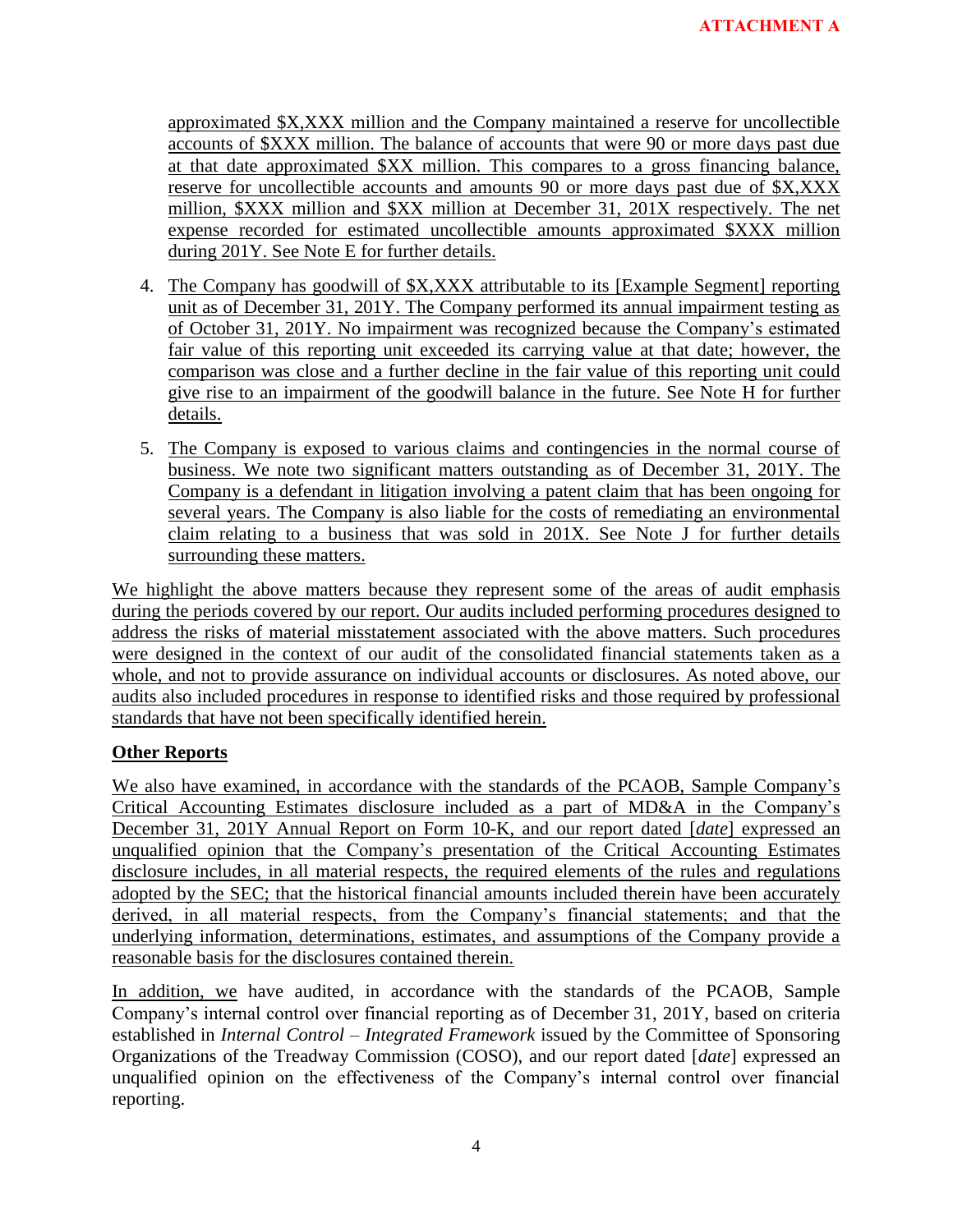# XYZ LLP

[City, State] [Date]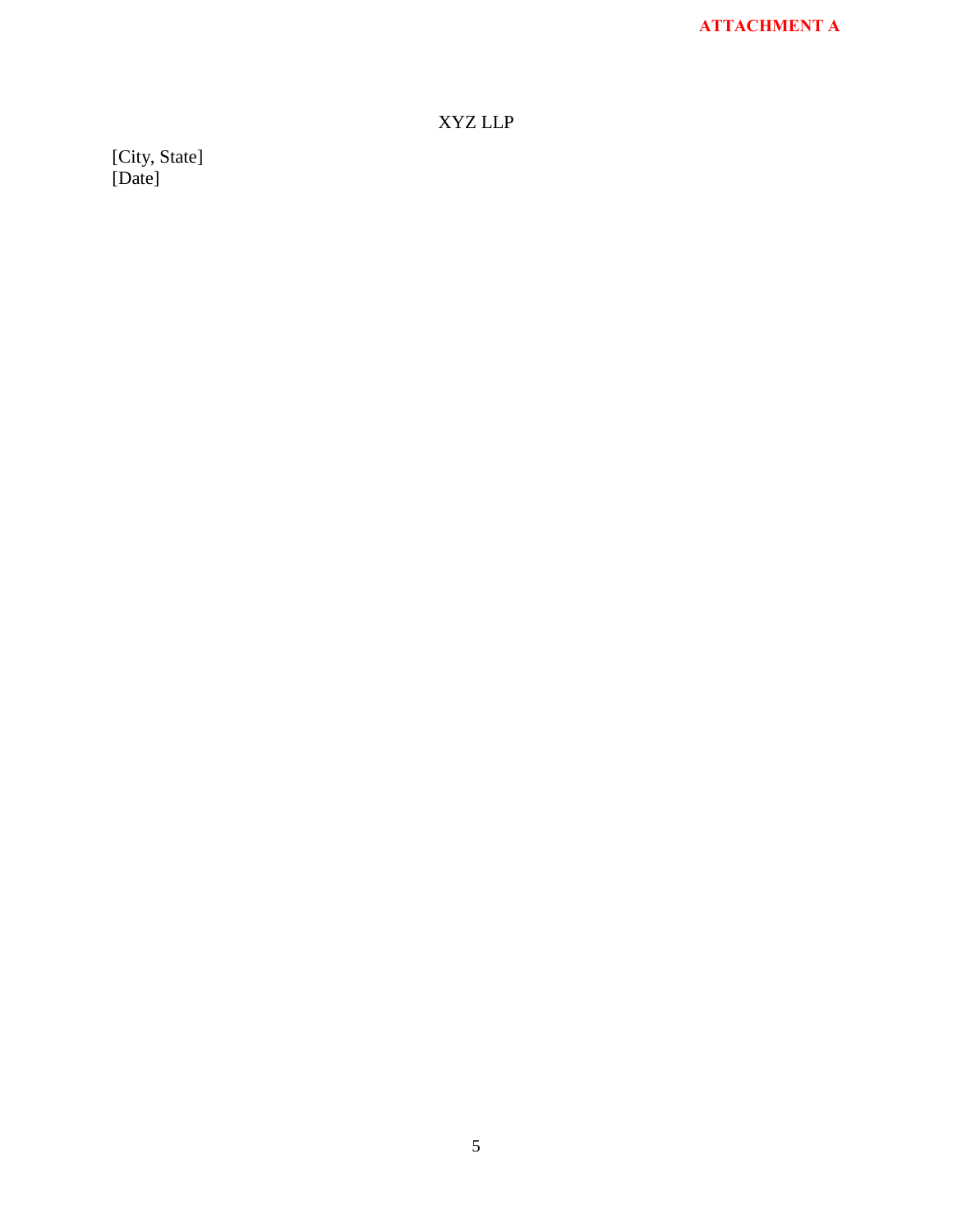**Example B** 

## **New Report on Critical Accounting Estimates**

## **Report of Independent Registered Public Accounting Firm on the Critical Accounting Estimates Disclosure of Sample Company**

To the Board of Directors and Shareholders of Sample Company

We have examined the Critical Accounting Estimates disclosure of Sample Company and subsidiaries (the Company) included as a part of the Company's Management's Discussion and Analysis (MD&A) that is included in the Company"s December 31, 201Y Annual Report on Form 10-K.

## **Nature of the Critical Accounting Estimates Disclosure**

The Critical Accounting Estimates disclosure is designed to present the Company"s analysis of the uncertainties involved in applying its adopted accounting principles and policies at a given time or the variability that is reasonably likely to result from its application over time. The subjectivity of these disclosures is influenced by the availability and reliability of relevant data, the number and significance of assumptions that are made, and the degree of uncertainty associated with such assumptions. Consequently, actual results in the future may differ materially from management's present assessment of this information because events and circumstances frequently do not occur as expected.

## **Management and Audit Committee Responsibilities for the Critical Accounting Estimates Disclosure**

Management is responsible for the preparation of the Company"s Critical Accounting Estimates disclosure pursuant to the rules and regulations adopted by the U.S. Securities and Exchange Commission (SEC), and for such disclosure controls and procedures designed to ensure that information required to be disclosed pursuant to the securities laws is recorded, processed, summarized and reported, within the time periods specified in the SEC"s rules and forms. The preparation of the Critical Accounting Estimates disclosure requires management to interpret the criteria for disclosure, make determinations as to the relevancy of information to be included, and make estimates and assumptions that affect reported information.

The Company"s audit committee oversees the financial reporting process (including the Company"s Critical Accounting Estimates disclosure) and its disclosure controls and procedures (which include internal control over financial reporting), areas for which management has the primary responsibility. Additionally, the audit committee is directly responsible for our appointment, compensation, and oversight of our work (including resolution of any disagreements with management regarding financial reporting) for the purpose of preparing or issuing an audit report or related work.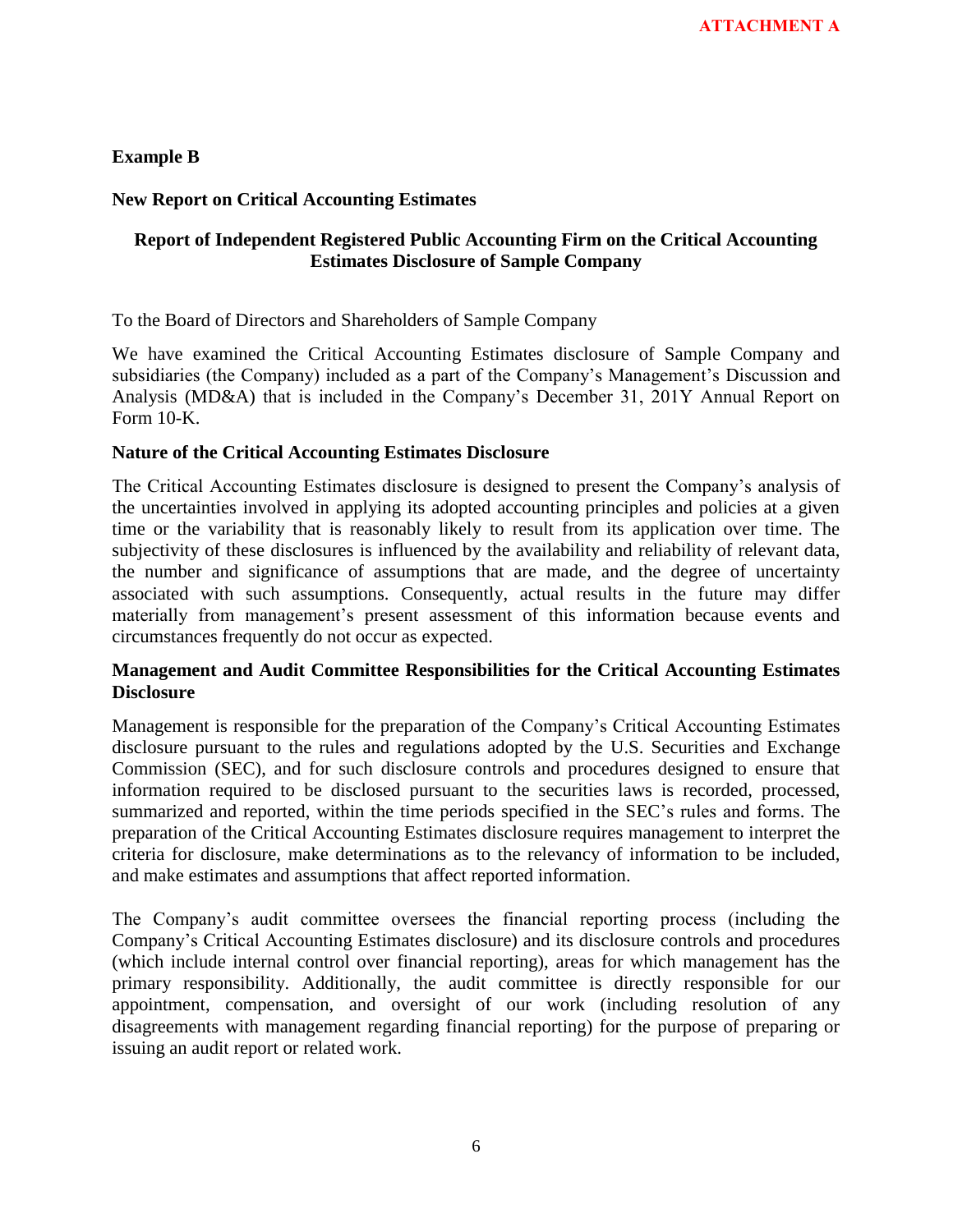#### **Auditor Responsibility for the Examination of the Critical Accounting Estimates Disclosure**

Our responsibility is to express an opinion on the Critical Accounting Estimates disclosure presentation based on our examination. Our examination was conducted in accordance with the standards of the Public Company Accounting Oversight Board (United States) (PCAOB) and, accordingly, included examining, on a test basis, evidence supporting the historical amounts and other information disclosed in the presentation. An examination also includes assessing the significant determinations made by management as to the relevancy of information to be included and the estimates and assumptions that affect reported information. We believe that the procedures performed and the examination evidence obtained provides a reasonable basis for our opinion. In forming our opinion, we exercised professional judgment in evaluating the reasonableness of the disclosures based on information that was available at the time of our examination. In the course of completing our examination, the evidence we obtain is often persuasive rather than conclusive.

#### **Opinion on the Critical Accounting Estimates**

In our opinion, the Company's presentation of the Critical Accounting Estimates disclosure referred to above includes, in all material respects, the required elements of the rules and regulations adopted by the SEC; the historical financial amounts included therein have been accurately derived, in all material respects, from the Company"s consolidated financial statements; and the underlying information, determinations, estimates, and assumptions of the Company provide a reasonable basis for the disclosures contained therein.

#### **Other Report**

We have audited, in accordance with the standards of the PCAOB, the consolidated financial statements of Sample Company and subsidiaries as of December 31, 201Y and 201X, and for each of the years in the three-year period ended December 31, 201Y, and in our report dated [*date*], we expressed an unqualified opinion on those consolidated financial statements.

#### XYZ LLP

[City, State] [Date]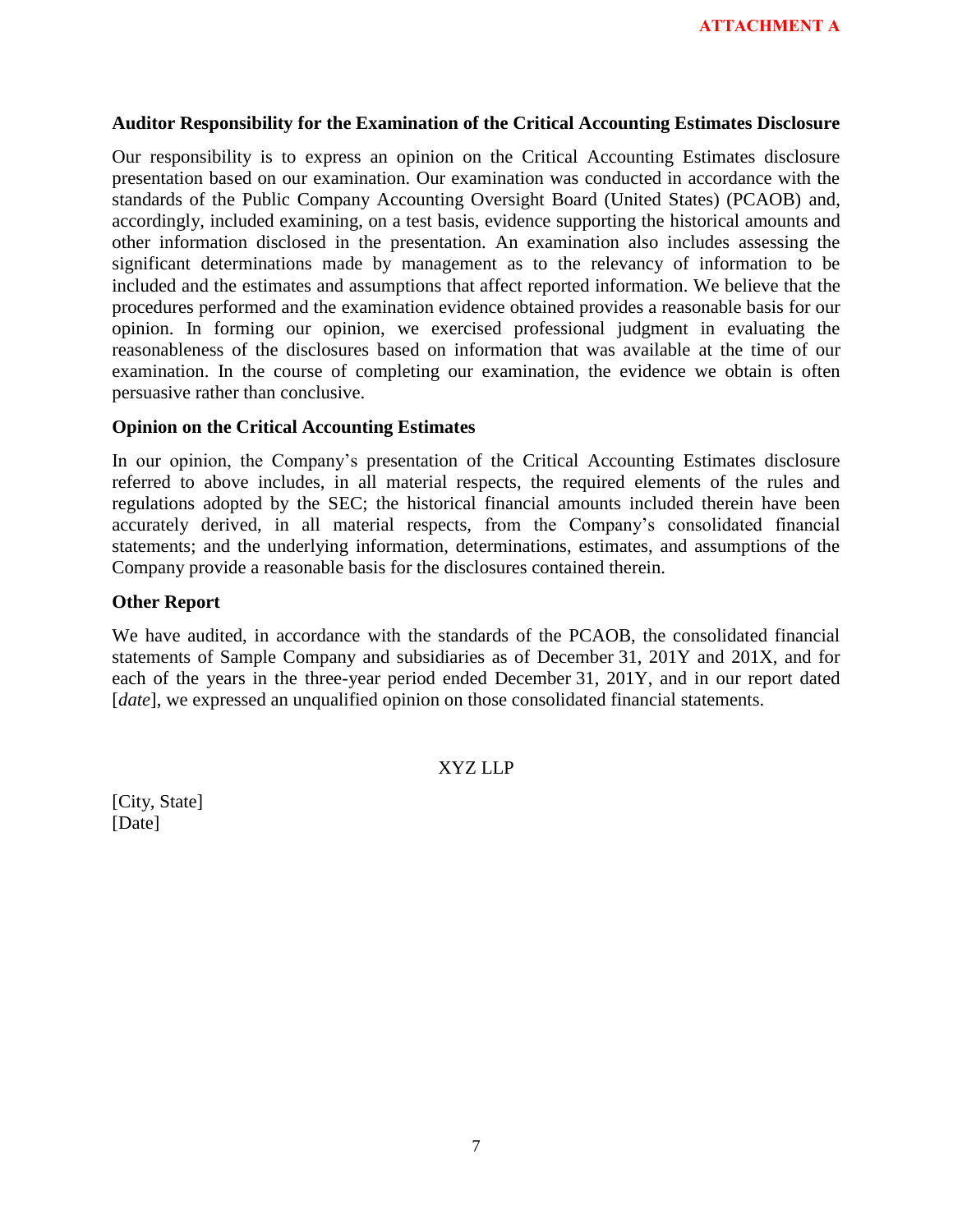## **Example C**

## **Revised Report on Internal Control over Financial Reporting**

## **Report of Independent Registered Public Accounting Firm on Sample Company's Internal Control over Financial Reporting**

To the Board of Directors and Shareholders of Sample Company

We have audited Sample Company"s (the Company) internal control over financial reporting as of December 31, 201Y, based on criteria established in *Internal Control – Integrated Framework* issued by the Committee of Sponsoring Organizations of the Treadway Commission (COSO).

# **Management and Audit Committee Responsibilities for Internal Control over Financial Reporting**

Sample Company"s management is responsible for maintaining effective internal control over financial reporting, and for its assessment of the effectiveness of internal control over financial reporting included in the accompanying [title of management's report].

The audit committee oversees the Company"s financial reporting process and its internal control over financial reporting, areas for which management has the primary responsibility. Additionally, the audit committee is directly responsible for our appointment, compensation, and oversight of our work (including resolution of any disagreements with management regarding financial reporting) for the purpose of preparing or issuing an audit report or related work.

## **Auditor Responsibility for the Audit of Internal Control over Financial Reporting**

Our responsibility is to express an opinion on the Company"s internal control over financial reporting based on our audit.

We conducted our audit in accordance with the standards of the Public Company Accounting Oversight Board (United States) (PCAOB). Those standards require that we plan and perform the audit to obtain reasonable assurance about whether effective internal control over financial reporting was maintained in all material respects. In this context, reasonable assurance, although representing a high level of assurance, is not absolute and consequently an audit of internal control over financial reporting conducted in accordance with PCAOB standards may not always detect a material weakness. Our judgments about materiality are affected by our understanding of the financial information needs of users of this Report. A material weakness is a deficiency, or combination of deficiencies, in internal control over financial reporting, giving rise to a reasonable possibility that a material misstatement of the Company"s annual or interim financial results will not be prevented or detected by the Company on a timely basis. If one or more material weaknesses exist, the Company"s internal control over financial reporting cannot be considered effective, and we are required to include in our report an opinion that the Company"s internal control over financial reporting is not effective. If there are restrictions placed on the scope of our audit, we are prohibited from expressing an opinion on the effectiveness of the Company"s internal control over financial reporting.

Our audit included obtaining an understanding of internal control over financial reporting, assessing the risk that a material weakness exists, testing and evaluating the design and operating